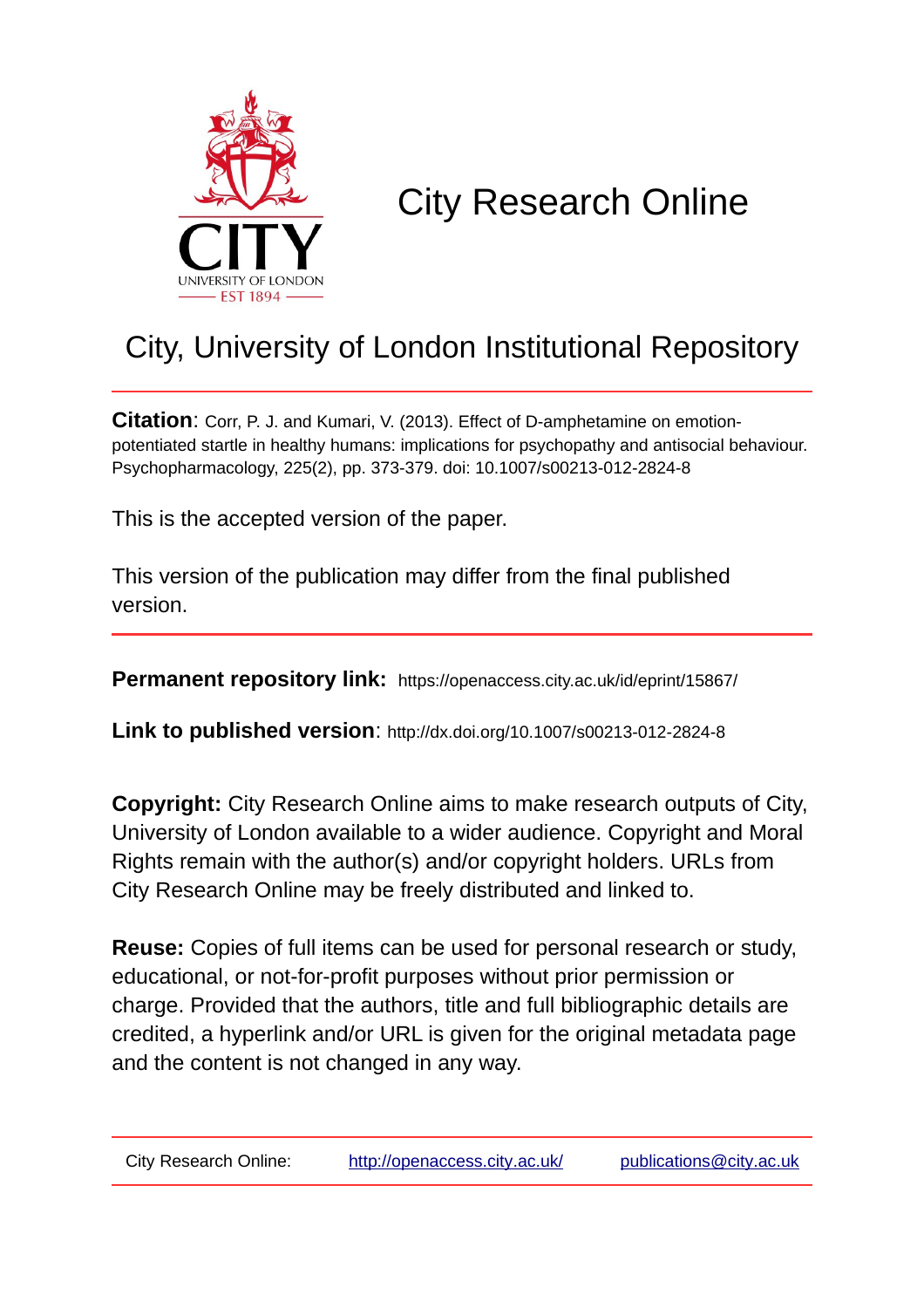Abstract: 250 Word count: 3173 Number of tables: 1 Number of figures: 1

## **Effect of d-amphetamine on emotion-potentiated startle in healthy humans: implication for psychopathy and antisocial behaviour**

Philip J Corr<sup>1</sup> and Veena Kumari<sup>2,3\*</sup>

<sup>1</sup> School of Psychology, University of East Anglia, Norwich, UK

<sup>2</sup> Department of Psychology, Institute of Psychiatry, King's College London, London, UK

<sup>3</sup>NIHR Biomedical Research Centre for Mental Health at the Institute of Psychiatry and South London and

Maudsley NHS Trust, London, UK

**Running head:** D-amphetamine disrupts startle potentiation

\*To whom correspondence should be addressed at Department of Psychology, P078, Institute of Psychiatry, King's College London, De Crespigny Park, London SE5 8AF, UK; Tel: 00 44 207 848 0233; Fax: 00 44 207 848 0860; Email: [veena.kumari@kcl.ac.uk](mailto:veena.kumari@kcl.ac.uk)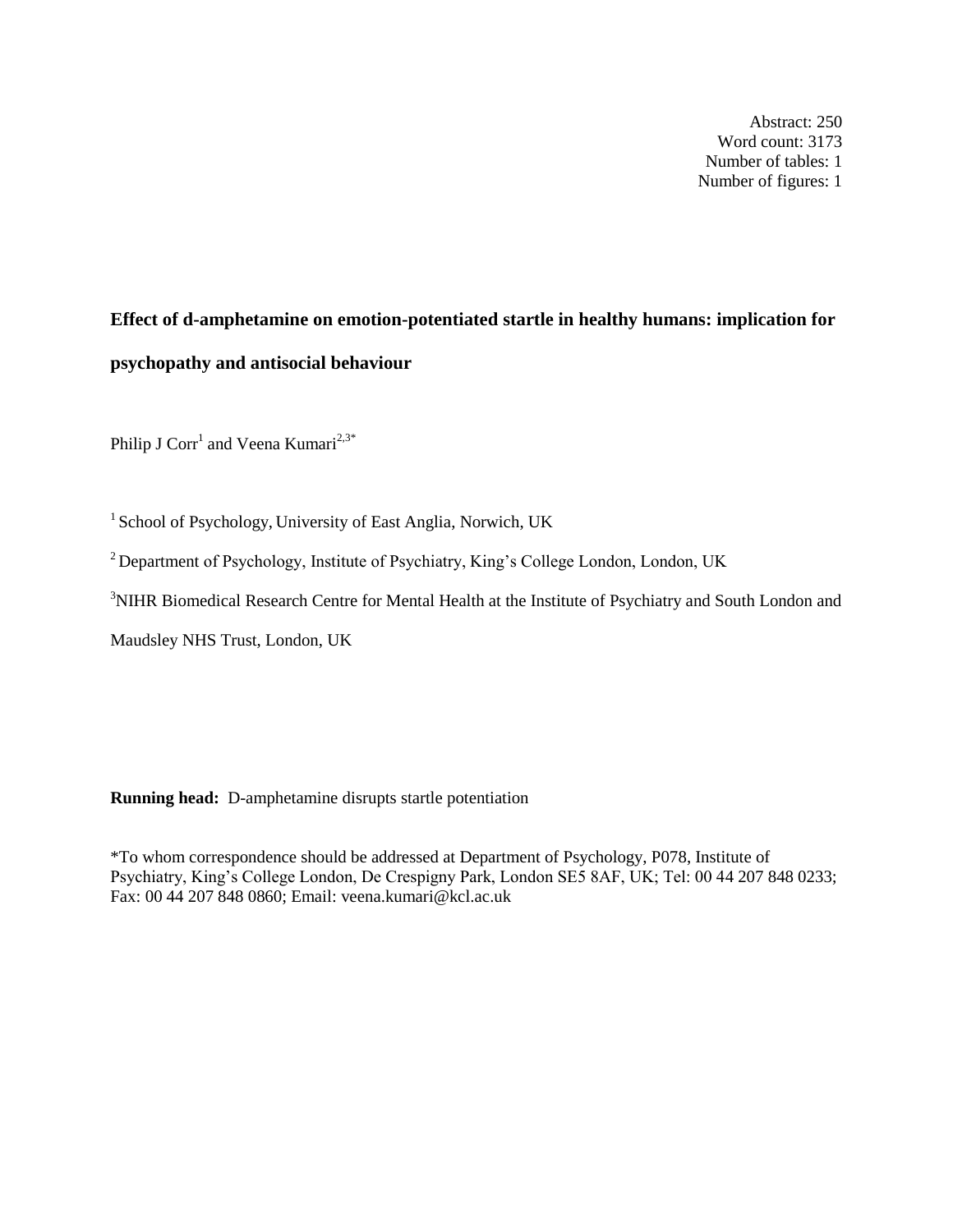#### **Abstract**

*Rationale***:** An emerging literature associates increased dopaminergic neurotransmission with altered brain response to aversive stimuli in humans. The direction of the effect of dopamine on aversive motivation, however, remains unclear, with some studies reporting increased and others decreased amygdala activation to aversive stimuli following the administration of dopamine agonists. Potentiation of the startle response by aversive foreground stimuli provides an objective and directional measure of emotional reactivity, and is considered useful as an index of the emotional effects of different drugs. *Objective*: We investigated the effects of two doses of d-amphetamine (5 mg, 10 mg), compared to placebo, for the first time to our knowledge, using the affect-startle paradigm.

*Method*: The study employed a between-subjects, double-blind, design, with three conditions: 0 mg (placebo), and 5 and 10 mg d-amphetamine (initially n=20/group; final sample: n=18, placebo; n=18, 5 mg; n=16, 10 mg). After drug/placebo administration, startle responses (eyeblinks) to intermittent noise probes were measured during viewing of pleasant, neutral and unpleasant images. Participants' general and specific impulsivity and fear-related personality traits were also assessed.

*Results*: The three groups were comparable on personality traits. Only the placebo group showed significant startle potentiation by unpleasant, relative to neutral, images; this effect was absent in both 5 mg and 10-mg d-amphetamine groups (i.e. the same effect of d-amphetamine observed at different doses in different people).

*Conclusions***:** Our findings demonstrate a reduced aversive emotional response under d-amphetamine and may help to account for the known link between the use of psychostimulant drugs and antisocial behaviour.

**Key words**: d-amphetamine, dopamine, startle potentiation, emotion, affect, antisocial behaviour, psychopathic disorder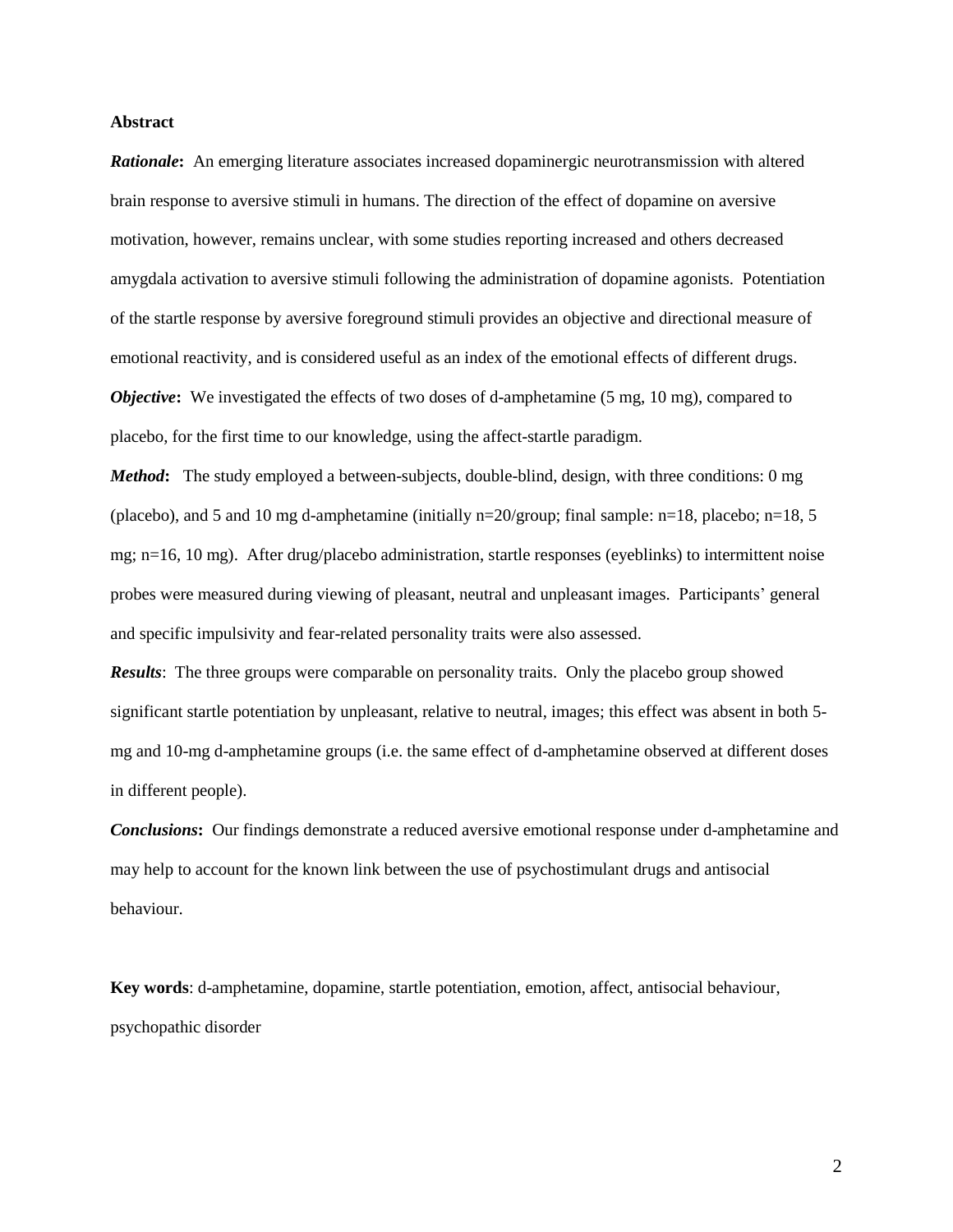#### **Introduction**

Dopaminergic neurotransmission is widely implicated in appetitive motivation (Berridge and Kringelbach 2008) and has been associated with tendencies to approach, forage, and explore the environment or to experience positive affect states (Gray 1991). An emerging literature also associates dopamine with altered responses to aversive stimuli (Patin and Hurlemann 2011) but the nature of this relationship is much less clear.

A number of functional imaging studies have focussed on the effect of dopamine on neural processing of aversive stimuli. For example, Delaveau et al. (2007) reported reduced right amygdala activation under the dopamine agonist L-DOPA during an emotion (fear and anger) matching task. Hariri et al. (2002), also using an emotion (fear and anger) matching task, found that amphetamine (0.25mg/kg body weight) increased right amygdala responses to fear and angry facial expressions. Furthermore, Takahashi et al. (2005) found that a 25-mg single oral dose of sultopridem (a dopamine D2/D3 receptor antagonist) reduced activity in the left amygdala when viewing unpleasant images. Such findings clearly support an association between dopamine and processing of aversive stimuli but, being inconsistent in terms of enhanced or reduced amygdala activation to unpleasant stimuli, they do not allow a clear picture concerning the direction of the effect of dopamine on aversive motivation.

In relation to the influence of dopamine in clinical behaviours, despite the observation that antisocial individuals abuse dopamine agonists (e.g., amphetamine and codeine; Fridell et al. 2008) and such longterm abuse leads to cognitive impairments (review, Ornstein et al. 2000), it is not yet known whether this abuse leads to increased appetitive, or decreased aversive, motivation. Nonetheless, the findings demonstrating enhanced learning from reward signals, but also decreased learning from punishment signals following dopaminergic therapy in Parkinson's Disease (Bódi et al. 2009; Cools et al. 2006; Frank et al. 2004, 2007; Graef et al. 2010; Kobayakawa et al. 2010), indicate that both appetitive and aversive motivational systems are influenced by dopamine.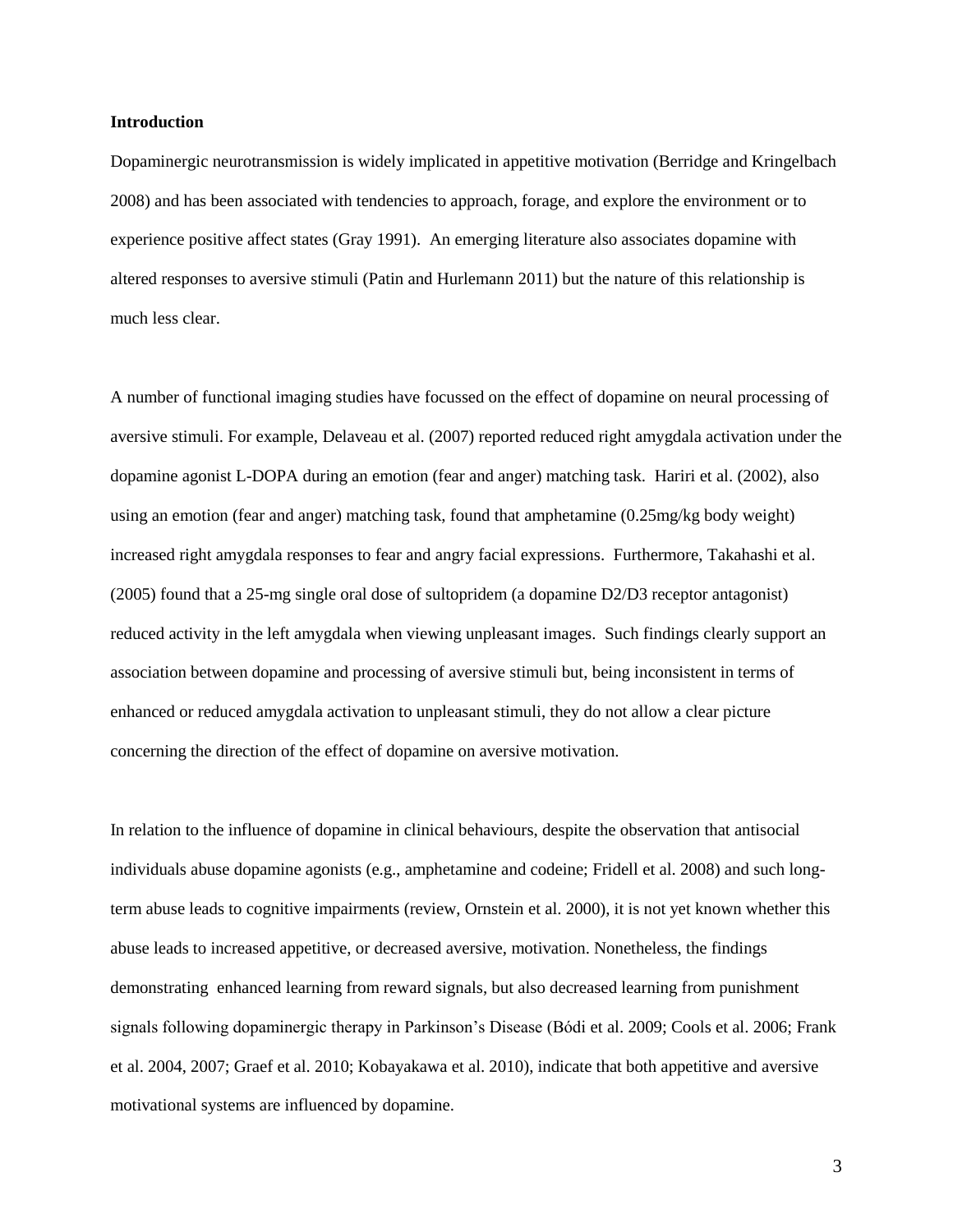The present study employs, for the first time to our knowledge, the affect-startle paradigm (Vrana et al. 1988) to understand the effect of dopamine on appetitive and aversive motivation. Since the introduction of this paradigm about 30 years ago, its utility as an objective and reliable tool to assess, and distinguish between, the appetitive and aversive motivation systems, in health as well as disease, has been confirmed across countries and cultures [for example, in the US (Lang et al. 1990, 2000), UK (Corr et al. 1995; Kumari et al. 2001) and Greece (Giakoumaki et al. 2010; Roussos et al. 2009)]. The startle reflex consists of a set of involuntary responses to a sudden, strong sensory stimulus (e.g., a loud noise burst) and shows reliable modulation by concomitant presentation of affect-toned material: if pleasant, the startle response is attenuated; and if unpleasant, it is potentiated (Vrana et al. 1988) - often referred to as 'pleasureattenuated' and 'fear-potentiated' startle, respectively. Measures of fearfulness and psychopathy show positive and negative associations, respectively, with startle potentiation during unpleasant picture viewing (e.g. Benning et al. 2005; Herpertz et al. 2001; Vaidyanathan et al. 2011). Much is known from rodent studies about the neural substrates underlying the affect-startle relationship, with critical roles played by the amygdala in the potentiation of startle by fear (review, Davis et al. 1993) and the nucleus accumbens in the attenuation of startle by pleasure (Koch et al. 1996).

The present study set out to examine the effect of acute administration at two doses of an indirect dopamine (D1) agonist, d-amphetamine, on startle modulation by pleasant and unpleasant foreground stimuli in healthy volunteers. On the basis of the literature, we predicted an effect of d-amphetamine on indices of both appetitive and aversive motivation. Specifically, given previous suggestions that dopamine enhances sensitivity to appetitive stimuli (Fibiger and Phillips 1988) and activates the behavioural approach system (BAS; Gray 1991), we predicted that d-amphetamine should enhance pleasure attenuated startle. In addition, given the earlier noted effects of dopaminergic therapy in Parkinson's Disease and the known association between abuse of d-amphetamine and antisocial behaviour where fear-related brakes on behaviour seem much weakened, we predicted that it should reduce fear-potentiated startle.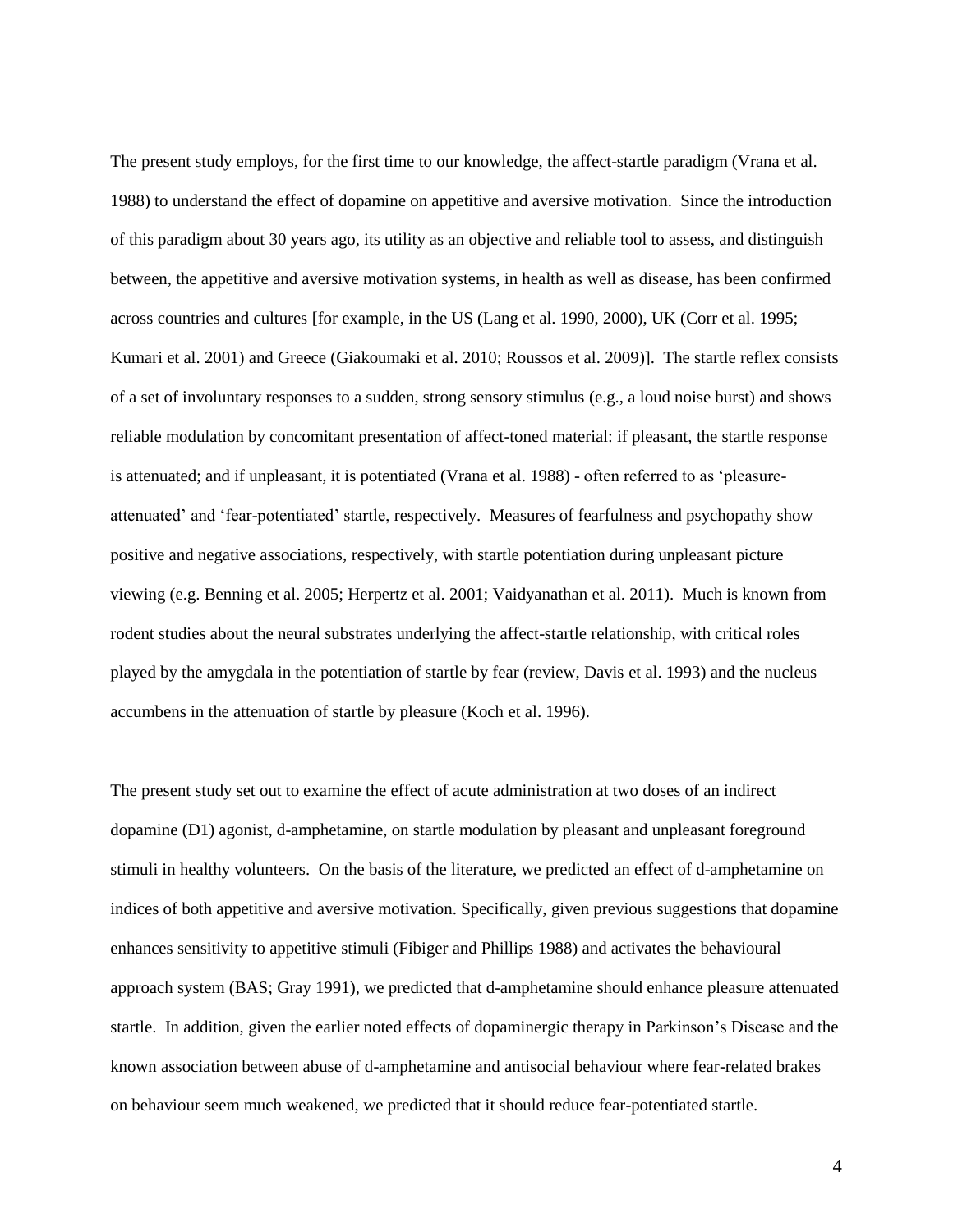#### **Method**

#### **Participants and design**

The study involved 60 healthy non-smoking participants (age-range 18-44 years) recruited by local advertisements. All potential participants underwent a medical screening for thyroid dysfunction, glaucoma, heart disease, hypo- or hypertension, a history of severe mental illness, anorexia, rapid mood changes, regular medical prescription, alcohol dependency, lactation or pregnancy, or possibility of pregnancy, and excluded if found positive on any of these criteria. Before being accepted, they were screened (urine analysis) for drug of abuse (morphine, methadone, cocaine, amphetamines, benzodiazepines). Their blood pressure, heart rate and body weight were also taken, and all selected participants were in the normal range. The study was approved by the Institute of Psychiatry and South London and Maudsley NHS Trust research ethics committee. Participants provided written informed consent after the study aims and procedures had been explained to them. They were compensated for their time and travel.

The study employed a between-subjects design, with three drug conditions: 0 mg (placebo), and 5 and 10 mg d-amphetamine. Twenty of 60 participants, counterbalanced for sex, were randomly assigned to each of the three drug conditions. Of these, two participants of the placebo group, two of the 5 mg drug group, and three participants of the 10-mg drug group provided unusable startle data, and the experimental session was incomplete for one further participant of the 10-mg drug group. The final sample thus had 18 participants in the placebo group, 18 in the 5-mg drug group, and 16 participants in the 10-mg drug. Participant characteristics of the final study groups are presented in Table 1.

#### **\*\*\*\*Table 1 about here\*\*\*\***

#### **Drug/ Placebo administration**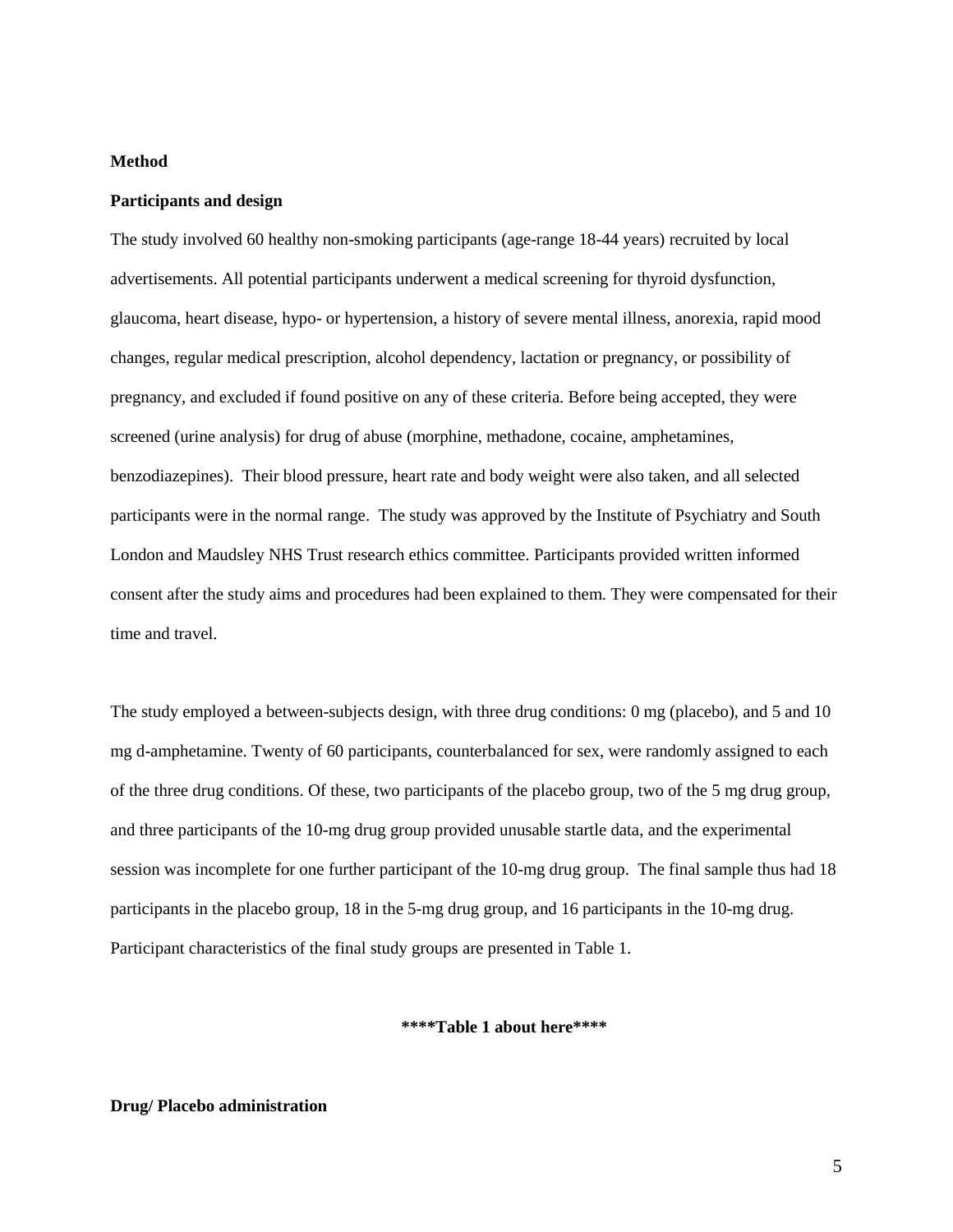The drug was administered orally. 5 mg drug administration consisted of one tablet containing 5 mg dexamphetamine (Evans Medical Limited, UK), and 10 mg drug administration consisted of two such tablets. Empty coloured capsules were used as the placebo (0 mg). Randomisation and drug/placebo administration (in a separate room) was carried out by a physician who was not involved in data collection. All participants were given the drug/placebo between 9.30 and 11.00 a.m. to control for the possible time of day effects on drug metabolism.

#### **General procedure**

Upon arrival, female participants were given pregnancy tests. Baseline heart rate and blood pressure were then taken from all participants who, then, under double-blind conditions received the drug/placebo. This procedure was followed by a 90-min wait period during which time participants filled out personality questionnaires (described further under Personality Measures), and had their heart rate and blood pressure monitored every 30 min. After 90 min following drug/placebo administration, participants performed a simple computer learning task (not relevant to this investigation) taking approximately 15 min, and then took part in the affect startle experiment. Heart rate and blood pressure were taken again after the experiment. Participants were requested to have a light breakfast on the day of testing and were served only de-caffeinated drinks during the 90-min wait period. They were also requested to abstain from alcohol for at least 12 h prior to their appointment.

#### **Affect-startle experiment: paradigm and procedure**

Participants viewed 27 photographic images taken from the International Affective Picture System (IAPS; Lang and Bradley 2005). Of these, 9 had positive emotional valence (e.g. pictures of food items, laughing babies, happy couple, opposite sex nudes; IAPS nos. 4650, 7200, 7270, 7280, 8120, plus 2030, 4210, 4180, 4290 used for men, and 2040, 4510, 4520, 4530 used for women), 9 had neutral valence (e.g. pictures of household items; IAPS no. 1560, 1640, 2200, 5510, 6610, 7000, 7080, 7100, 7150), and 9 had negative emotional valence (e.g. pictures of mutilations, accident victims, snakes, angry faces; IAPS no.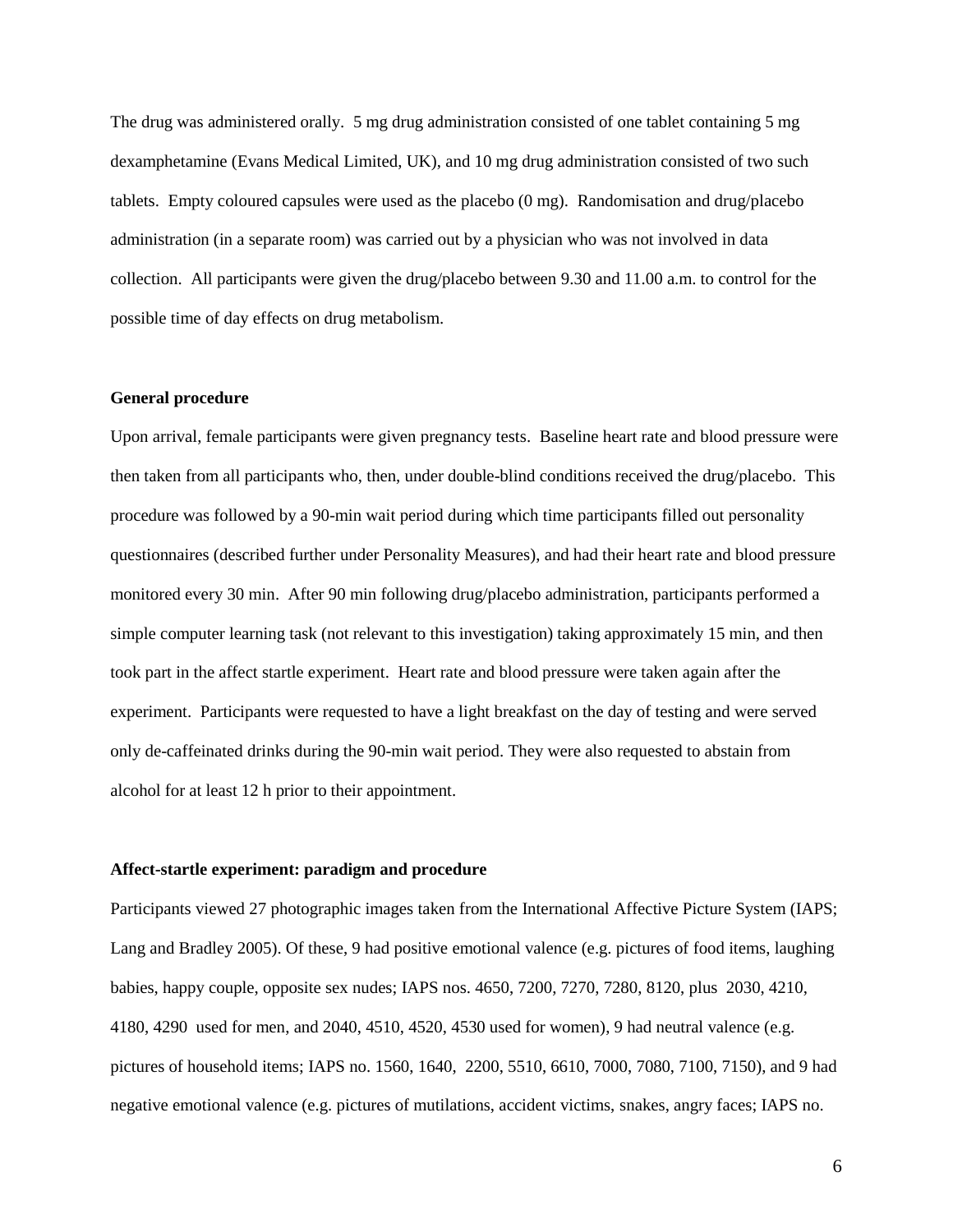1030, 1070, 1110, 3000, 3100, 3140, 6200, 6230, 9050). The images were arranged in 3 sets of 9 images, with each set comprising of randomly ordered 3 positive, 3 neutral and 3 negative images. Each image was in view for 6 s, followed by a randomly varying inter-image-interval of 10 to 20 s. On 6 of 9 images in each category, an acoustic startle probe, consisting of 50 ms burst of 100 dB white noise with almost instantaneous rise time, was delivered at a random point between 2 and 5 s after the image onset. In addition to these 18 probes (6 per image category), 6 startle probes were delivered during the interimage-intervals to minimise the predictability of probes. At the beginning of the experiment, before the images were presented, three startle probes were delivered to reduce habituation during image-presented probes. The sequence of images was same for all participants. The experimental session started with a 3 min acclimation period, during which participants were exposed to background (70 dB) white noise only (this noise was presented also throughout the entire experimental session).

The equipment and eye-blink recording procedures were identical to those used in our previous studies (Kaviani et al. 2004; Kumari et al. 1995, 2001). A commercially available computerized human startle response monitoring system (SR Lab, San Diego, California) delivered the acoustic startle stimuli and both recorded and scored electromyographic (EMG) activity for 250 ms, starting from the probe-stimulus onset. Acoustic stimuli were presented binaurally through headphones (Telephonics, TDH 39P). The eyeblink component of the startle response was indexed by recording EMG activity of the orbicularis oculi muscle by positioning two miniature silver/silver chloride electrodes filled with Dracard electrolyte paste (SLE, Croydon) beneath the left eye. The ground electrode was attached to the mastoid behind the left ear. Recorded EMG activity was band-pass filtered, as recommended by the SR-Lab. A 50-hz filter was used to eliminate ambient interference. EMG data were scored off-line by the analytic program of this system for response amplitude (in A-D units; the main measure for hypothesis testing) and latency to response peak (in ms). Latency to response onset was defined by a shift of 6 digital units from the baseline value occurring within 18-100 ms after the stimulus. The latency to response peak was determined as the point of maximal amplitude that occurred within 120 ms from the acoustic stimulus. If the onset and peak

7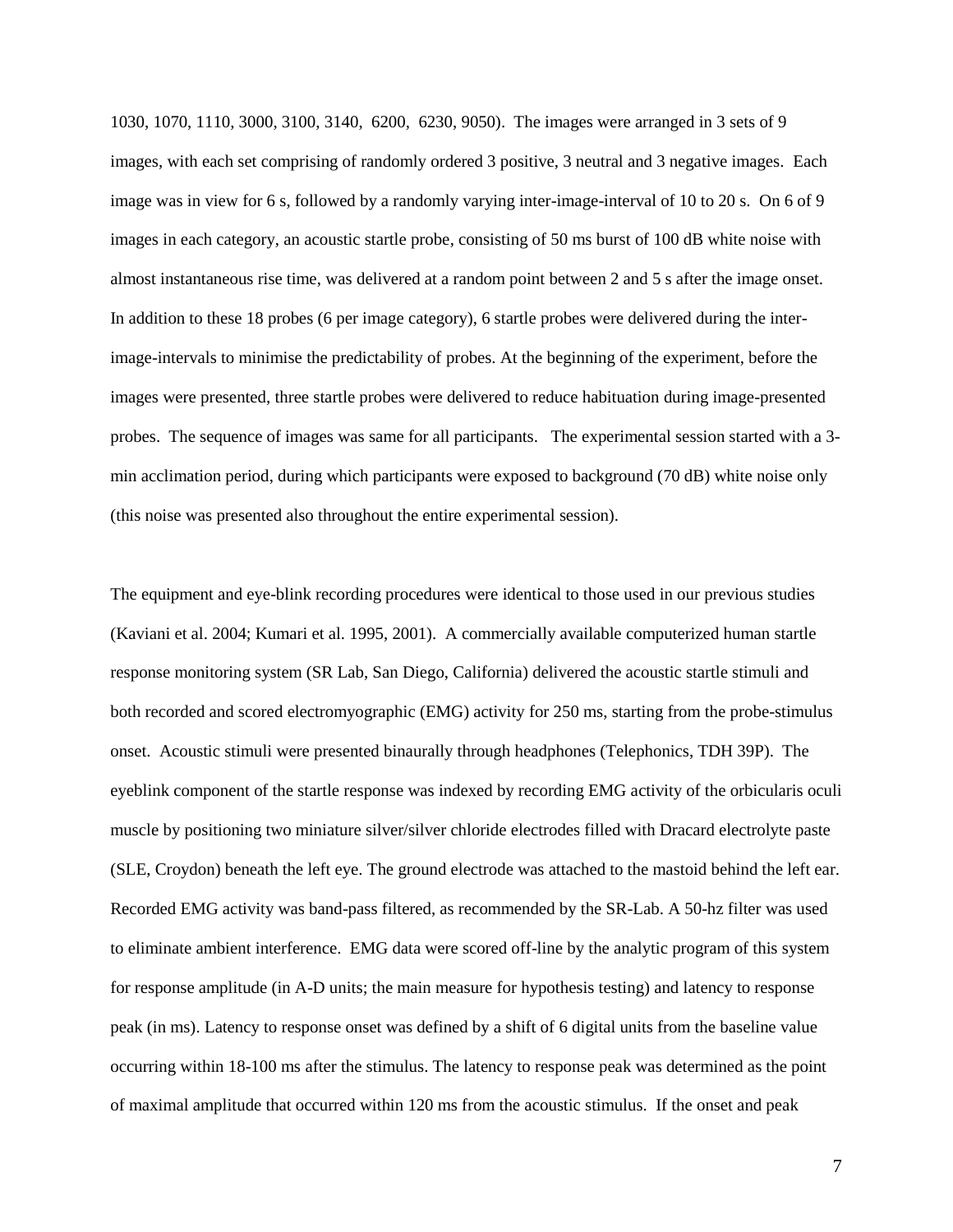latencies differed by more than 95 ms or the baseline values shifted by more than 50 units then the responses were rejected (<5% trials).

Prior to the experiment, participants were informed that they were to be shown a series of images of varying contents and that they were requested to watch them attentively. Participant was also told that the noise (acoustic probes) heard occasionally over the headphones should be ignored. Testing took place in a moderately-lit soundproof laboratory, with the participants sitting comfortably in a large chair.

#### **Personality measures**

Personality was measured by several widely used questionnaires that measure general traits as well as specific impulsivity and fear-related ones. General traits of both a positive and negative nature were measured by the Tridimensional Personality Questionnaire (TPQ; Cloninger 1988), which yields three major scales: Novelty Seeking, Reward Dependence, and Harm Avoidance. Impulsiveness, Venturesomeness and Empathy sub-scales of the Impulsiveness-Venturesomeness-Empathy questionnaire (IVE-7; Eysenck et al. 1985), which measure positive traits, were also taken. Specific fears were measured by the Fear Survey Schedule (Wolpe and Lang 1969). As the drug conditions were between-subjects, these measures were taken to ensure that the three drug conditions were comparable in terms of appetitive and aversive-related pre-existing individual differences.

#### **Analysis**

The three drug groups were compared on age and personality characteristics using a series of one-way analyses of variance (ANOVA). Data on startle amplitudes during the three image categories were subjected to 3 (Drug: 0 mg, 5 mg, 10 mg) x 3 (Valence: positive, neutral, negative) ANOVA with Drug and Sex as between-subjects factors and Valence as a within-subjects factor, followed by lower-order ANOVAs and post-hoc t-tests to examine the Drug x Valence interaction. Prior to running these analyses the data were examined for their distribution properties and found to be near-normal (slightly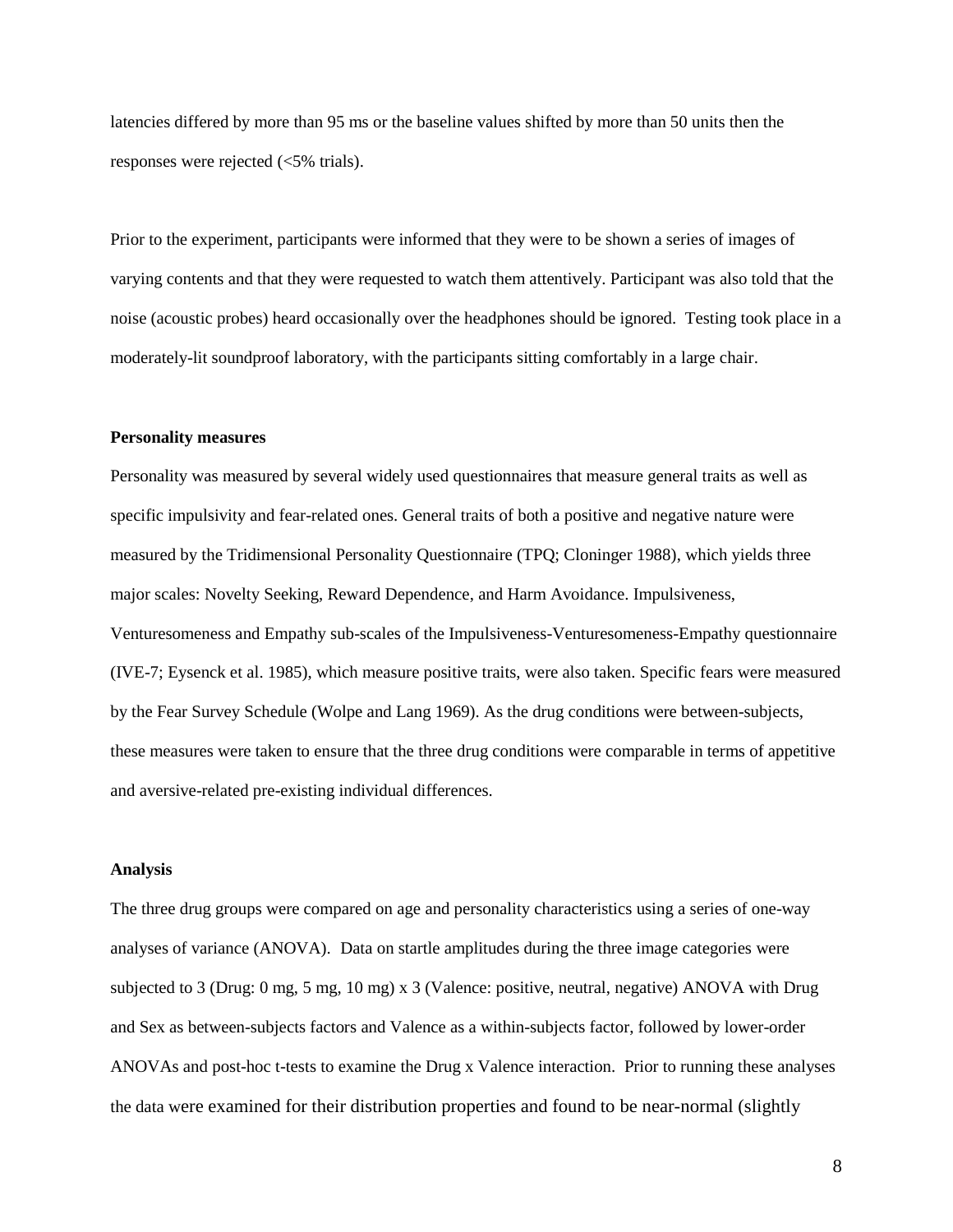positively skewed) with equal error variance in each category across the study groups. All analyses were carried out using Statistical Package for the Social Sciences (SPSS, version 18) with alpha level for significance testing maintained at  $p \leq 0.05$ .

#### **Results**

1

#### **Participant characteristics**

The three drug groups were comparable on age and personality dimensions (Table 1).

#### **Startle modulation**

Amplitude served as the main dependent measure of startle reactivity.<sup>1</sup> As expected, there was a significant main effect of Valence  $[F (2.92)=3.50, p=0.03; Huvnh-Feldt corrected p=0.04]$  and a significant Drug x Valence interaction [F (4,92)=2.54, *p*=0.04; Huynh-Feldt corrected *p*=0.057]. This interaction obscured the main effect of Drug which was not significant [F (2,46)=0.08, *p*=0.92]. Sex [F  $(1, 46) = 0.064$ ,  $p = 0.80$ ] was non-significant, and there were no significant interactions involving this factor (*p* values > 0.20 for Sex x Drug, Sex x Valence, and Sex x Drug x Valence].

Examination of Valence effect (categories ordered as positive, neutral, negative) separately in the three drug groups revealed a significant main effect of Valence [F (2,34)=4.71, *p*=0.016; Huynh-Feldt corrected  $p=0.021$ ] with a linear trend [Lin F (1,17)=8.50,  $p=0.01$ ] in the placebo group, but not in the 5 mg [F  $(2,34)=2.48$ ,  $p=0.10$ ] or 10 mg [F  $(2,30)=1.81$ ,  $p=0.18$ ] drug groups.

Probing the Drug x Valence interaction further using 3 (Drug) x 2 (Valence: Positive and Neutral; or Negative and Neutral) ANOVAs did not show a significant effect of Drug on startle attenuation by

<sup>&</sup>lt;sup>1</sup> We conducted comparable analyses for latency of response but no effects were found.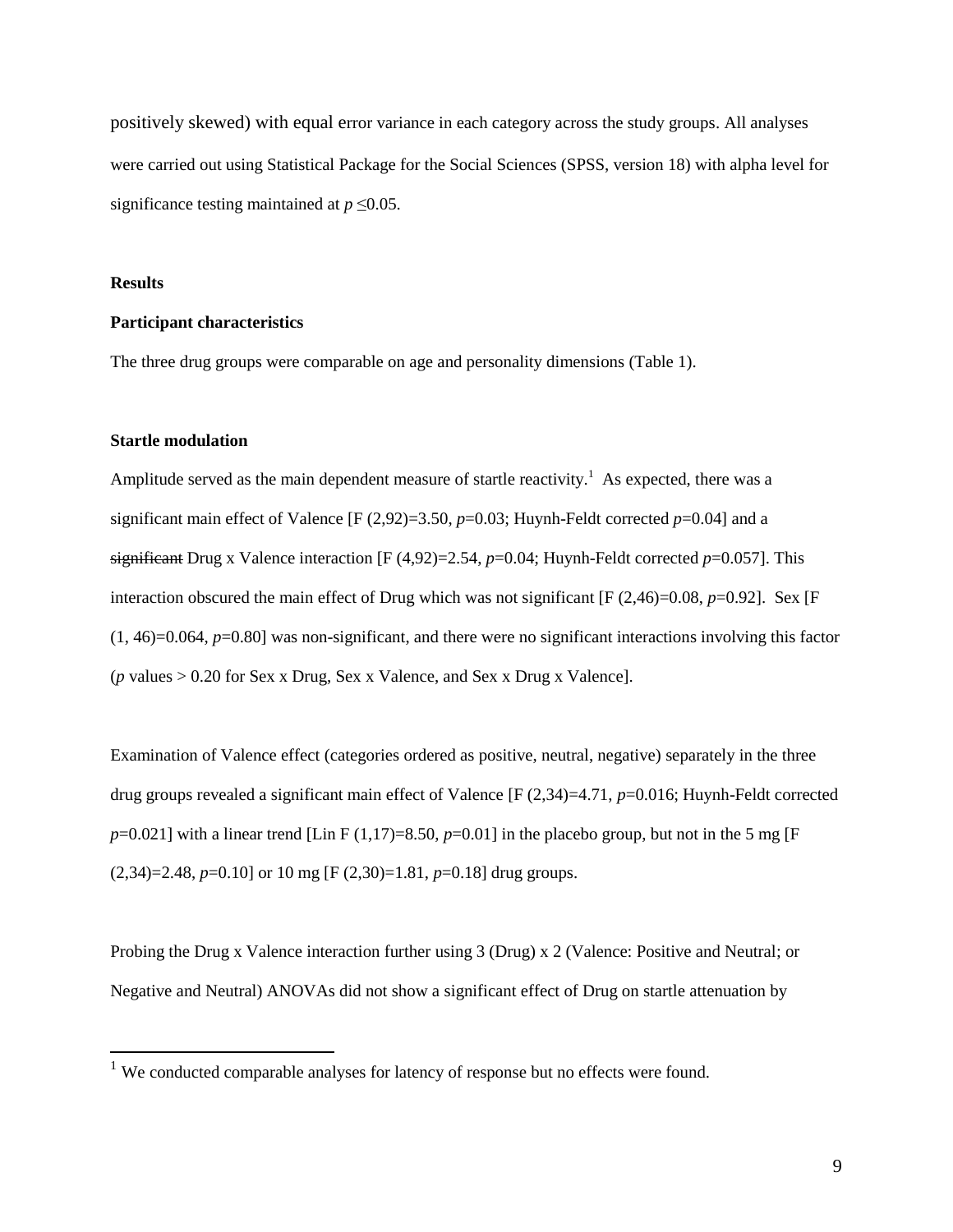positive images [F (2, 49)=1.72, *p*=0.19]. There was, however, an effect of drug on startle potentiation by negative, relative to neutral, images [F (2, 49)=3.76, *p*=0.03; Huynh-Feldt corrected *p*=0.03]: significant startle potentiation by negative, relative to neutral, images was present in the placebo group [F  $(1,17)=5.35, p=0.03$ ; Huynh-Feldt corrected  $p=0.03$ ] but was absent in both drug groups [5 mg: F (1, 17 $=0.99$ ,  $p=0.33$ ; 10 mg; F (1, 15 $=1.13$ ,  $p=0.30$ ]. Importantly, the three groups did not differ in startle amplitude during the viewing of neutral images itself  $[F(2, 49)=0.41, p=0.67]$ .

#### \*\*\*Figure 1 about here\*\*\*\*

#### **Discussion**

The human startle reflex is potentiated by aversive foreground stimuli and attenuated by pleasant foreground stimuli; these are often referred to as 'fear-potentiated' and 'pleasure-attenuated' startle, respectively. The startle reflex provides a convenient and sensitive measure of emotional reactivity and is especially useful for examining drug effects on emotion. Our study is the first to show that a potent dopamine (D1) agonist, d-amphetamine, significantly reduces fear-potentiated startle, abolishing this effect seen in placebo. This effect of d-amphetamine was observed at two doses (5 and 10-mg) and the pattern of effects observed in both drug groups was virtually identical, suggesting the absence of a doserelated effect – the identical pattern of these effects also provides evidence that the observed drug effect was not a Type I error. It thus appears that d-amphetamine blunts the induction of negative emotional experience, at least as measured by the affect-startle paradigm. There were no effects of sex on this effect; and the differential pattern of findings observed between the drug and placebo conditions could not be attributed to pre-existing personality differences, assessed by broad dimensions of personality or specific appetitive and aversive-related traits.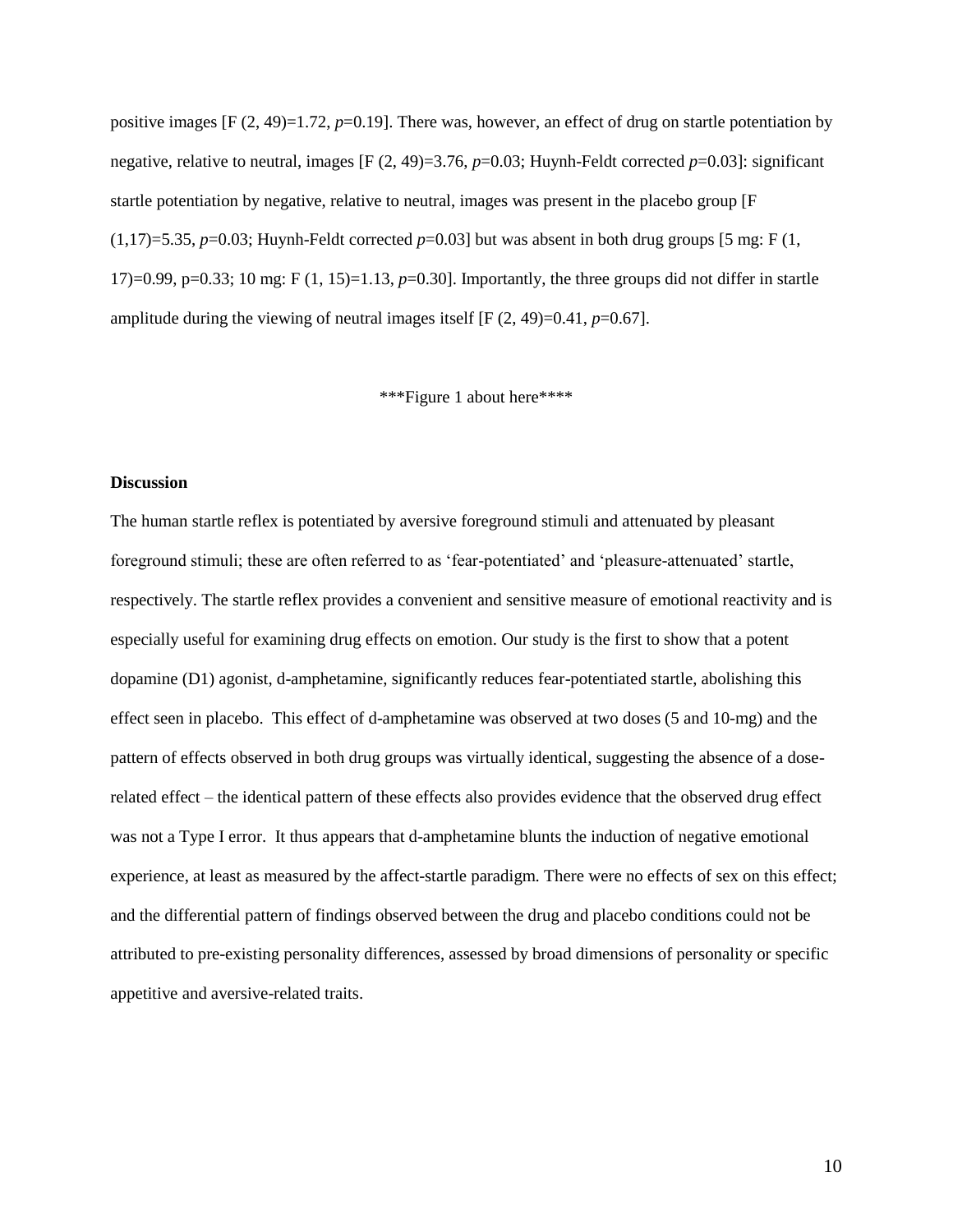Results may be interpreted as showing that dopamine (D1) agonism reduces fear-related emotional processes, which may account for the known link between the use of this psychostimulant drug and antisocial behaviour, noted in the Introduction. Specifically, these data are consistent with the observation that, even with acute administration of d-amphetamine, a less fearful emotional response can be observed in healthy people of both sexes. Certainly, these findings are consistent with other research which shows that psychopathic-related disposition in young (non-clinical) individuals are related to a hyperactive behaviour approach system and a appetitive motivation in general as well as to reduced fear (and anxiety) (Corr 2010). There is robust evidence for impaired startle potentiation to aversive stimuli (e.g. Benning et al. 2005; Herpertz et al. 2001; Patrick et al. 1993; Vaidyanathan et al. 2011) as well as amygdala dysfunction (reviews, Blair 2010; Gao et al. 2009) in psychopathic individuals. Given consistent evidence from both animal (review, Davis et al. 1993) and human studies (e.g. Aldhafeeri et al. 2012; Buchanan et al. 2004; Funayama et al., 2001) that startle potentiation by aversive stimuli is mediated by the amygdala, which has a high density of dopamine receptors (Missale et al. 1998), and is influenced by dopamine transmission (Kroner et al. 2005), our findings point to two possible explanations: (a) that d-amphetamine directly antagonises fear-related processes; or (b) this effect is secondary to a primary effect on pleasurerelated processes (there is a long and well-established literature showing mutually reciprocal inhibition of appetitive and aversive systems; Gray 1987). In support of the latter possibility, there is evidence of neurochemical and neurophysiological hyperactivity in the mesolimbic dopamine reward system in psychopathic individuals (Buckholtz et al*.* 2010). However, the effect of d-amphetamine observed in this study may not be exclusively dopaminergic since d-amphetamine not only releases dopamine, but also serotonin and noradrenaline (West et al. 1995), and both the serotonergic and noradrenergic systems are also implicated in emotion processing (Bijlsma et al. 2010; Hung et al. 2011) as well as startle reactivity (Koch et al. 1999).

Relating these findings to non-clinical and clinical groups of antisocial and psychopathic individuals should yield valuable data, especially concerning their relative reactions to appetitive and aversive stimuli,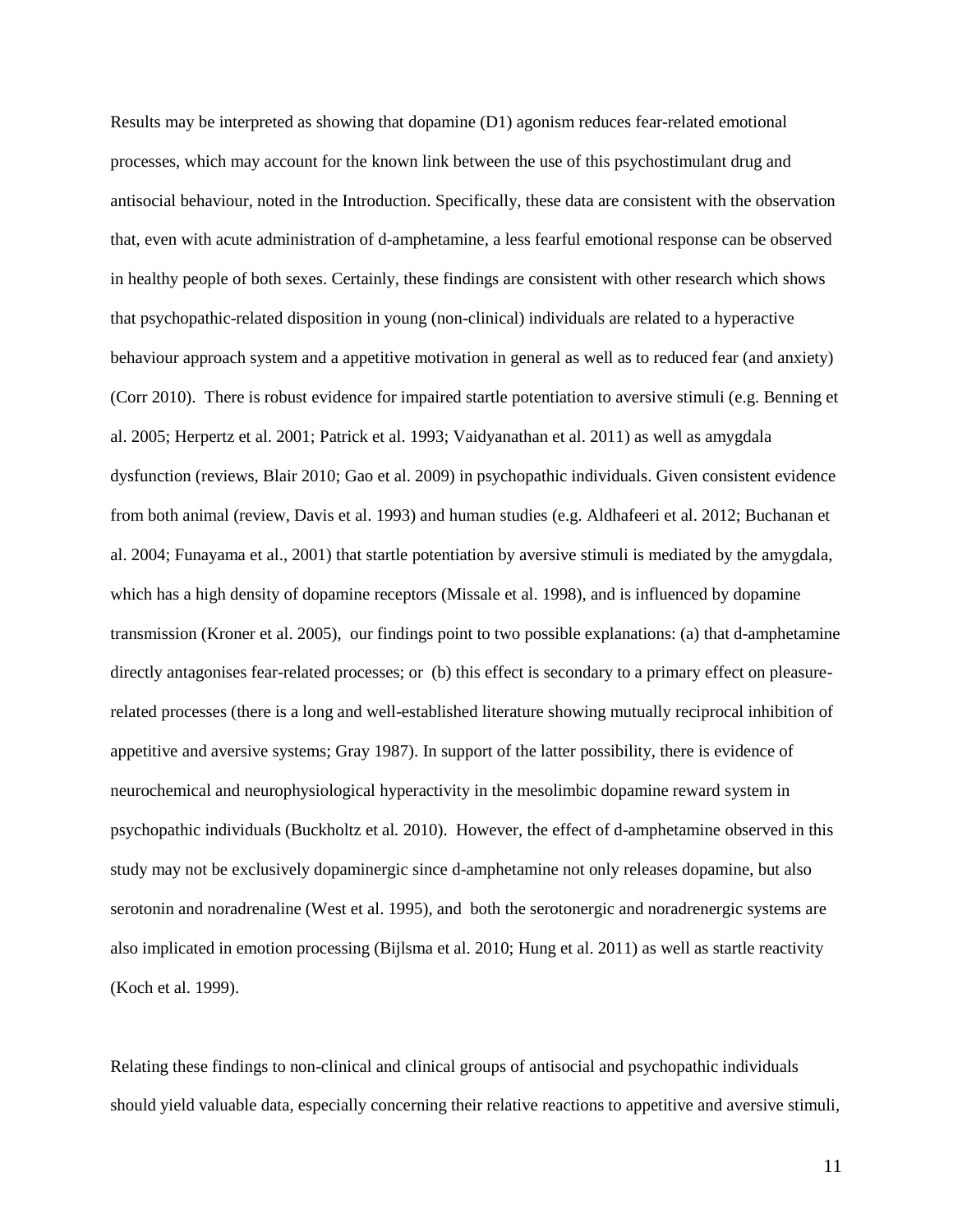and how different classes of drugs affect their responses. As noted by Fridell et al. (2008, p. 799), crime and drug abuse go together and amphetamine, in particular, is associated with crime in general, as well as with all subtypes of crime. Miller et al. (2006) provides estimates of the many millions of crime committed in the USA by individual using drugs of abuse. It might be the case that certain individuals have a vulnerability to reduced aversive motivation in the context of hyperdopamingeric activity; and it might be these people that are prone to develop antisocial and psychopathic personalities. This hypothesis could be tested by behavioural and MRI reactions to drug challenge. It might also be important to test this hypothesis in younger children in order to throw light on the developmental trajectory of such vulnerable individuals.

Limitations of this research include the use of a between-subjects design; however, for a first study examining d-amphetamine and affect-modulated startle reactivity, this could be seen as a strength especially as the groups are well matched on personality dimensions relevant to affective startle modulation (e.g., Harm Avoidance; Corr et al. 1995, 1997). Perhaps more relevant is the acute vs. chronic dimension of d-amphetamine on emotional experience and reactivity, which was not assessed in this study. It would be important to determine in future work whether chronic administration of amphetamine results in a chronic reduction in aversive motivation.

In conclusion, two doses of d-amphetamine (5 and 10-mg) were found to abolish the fear-potentiated startle seen in the placebo group, which indicates that, for the first time, acute administration of this dopamine agonist is related to reduced aversive motivation and reactivity to unpleasant stimuli. These results point to new a hypothesis concerning the psychopharmacological basis of antisocial and, perhaps even, psychopathic behaviour, and helps to explain previously observed associations between hyperdopamingeric activity and appetitive motivation, on the one hand, and antisocial behaviour, on the other hand.

12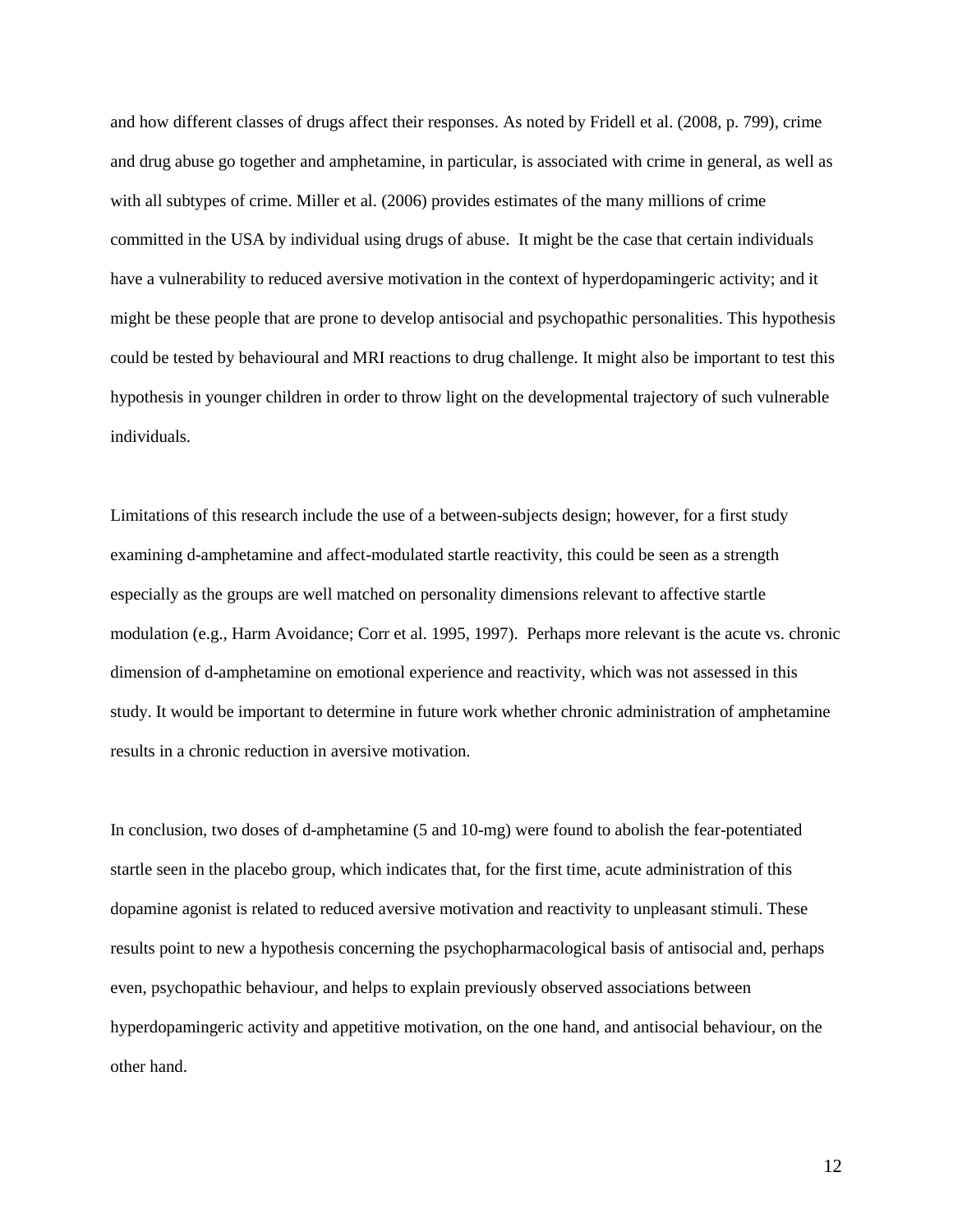#### **Acknowledgements**

We are grateful to (late) Professor Jeffrey Gray, Professor Stuart A Checkley, Dr Jasper Thornton, Dr Claire Capstick and Ms Lucia Poon for help with the study.

#### **Statement of interest**

The authors declare no conflict of interest.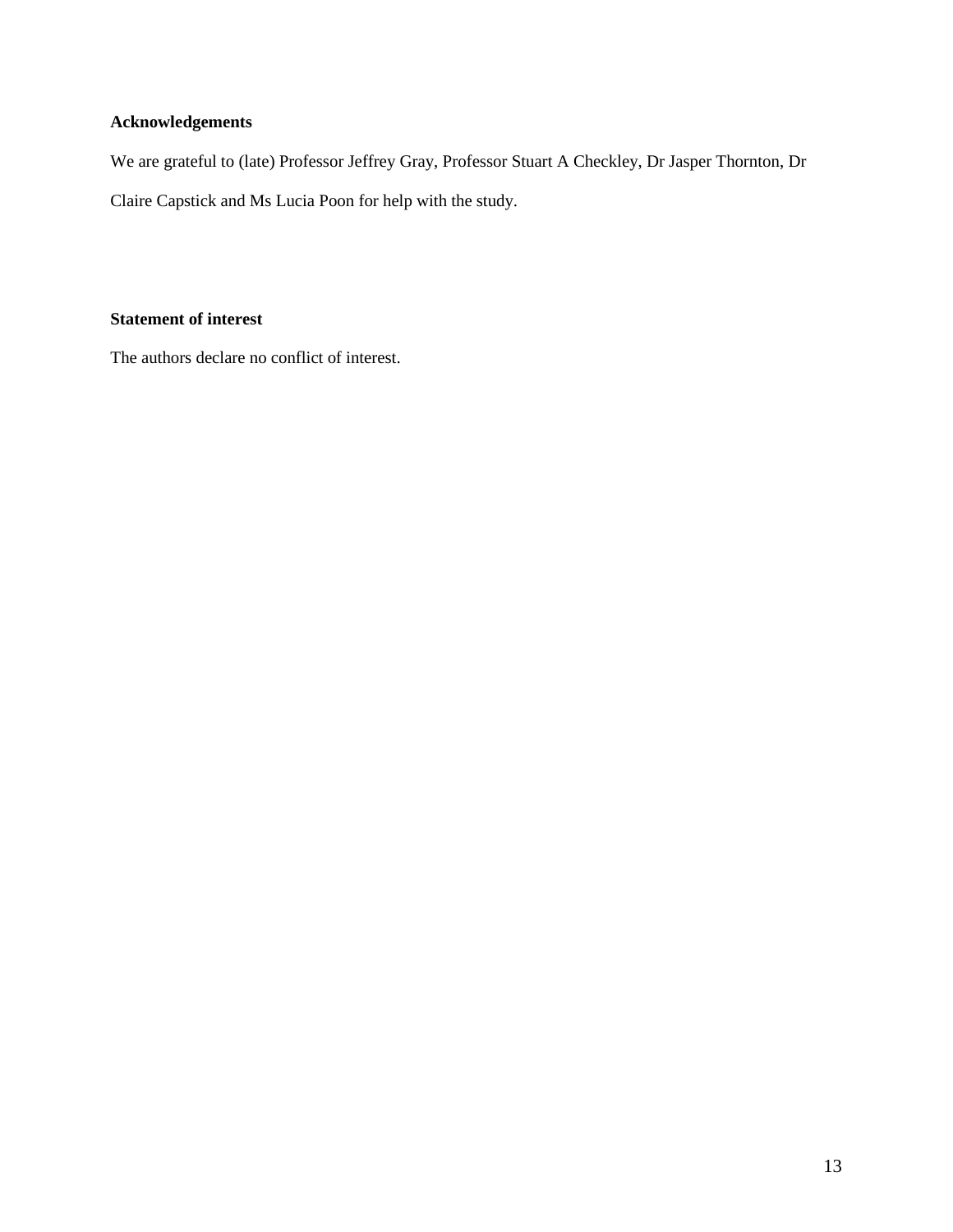#### **References**

Aldhafeeri FM, Mackenzie I, Kay T, Alghamdi J, Sluming V (2012). Regional brain responses to pleasant and unpleasant IAPS pictures: different networks. Neurosci Lett. 512(2):94-98.

Benning SD, Patrick CJ, Iacono WG (2005). Psychopathy, startle blink modulation, and electrodermal reactivity in twin men. Psychophysiology 42: 753-762.

Berridge KC, Kringelbach ML (2008). Affective neuroscience of pleasure: reward in humans and animals. Psychopharmacology 199: 457–480.

Bijlsma EY, de Jongh R, Olivier B, Groenink L (2010). Fear-potentiated startle, but not light-enhanced startle, is enhanced by anxiogenic drugs. Pharmacol Biochem Behav. 96(1):24-31.

Blair RJ (2010). Neuroimaging of psychopathy and antisocial behavior: a targeted review. Curr Psychiatry Rep. 12(1):76-82.

Bódi N, Kéri S, Nagy H, Moustafa A, Myers CE, Daw N et al (2009). Reward-learning and the noveltyseeking personality: A between- and within-subjects study of the effects of dopamine agonists on young Parkinson's patients. Brain 132: 2385–2395.

Buchanan TW, Tranel D, Adolphs R (2004). Anteromedial temporal lobe damage blocks startle modulation by fear and disgust. Behav Neurosci. 118(2):429-37.

Buckholtz JW, Treadway MT, Cowen RL, Woodward ND, Benning SD, Li R et al. (2010). Mesolimbic dopamine reward system hypersensitivity in individuals with psychopathic traits. Nat Neurosci 13: 419-421.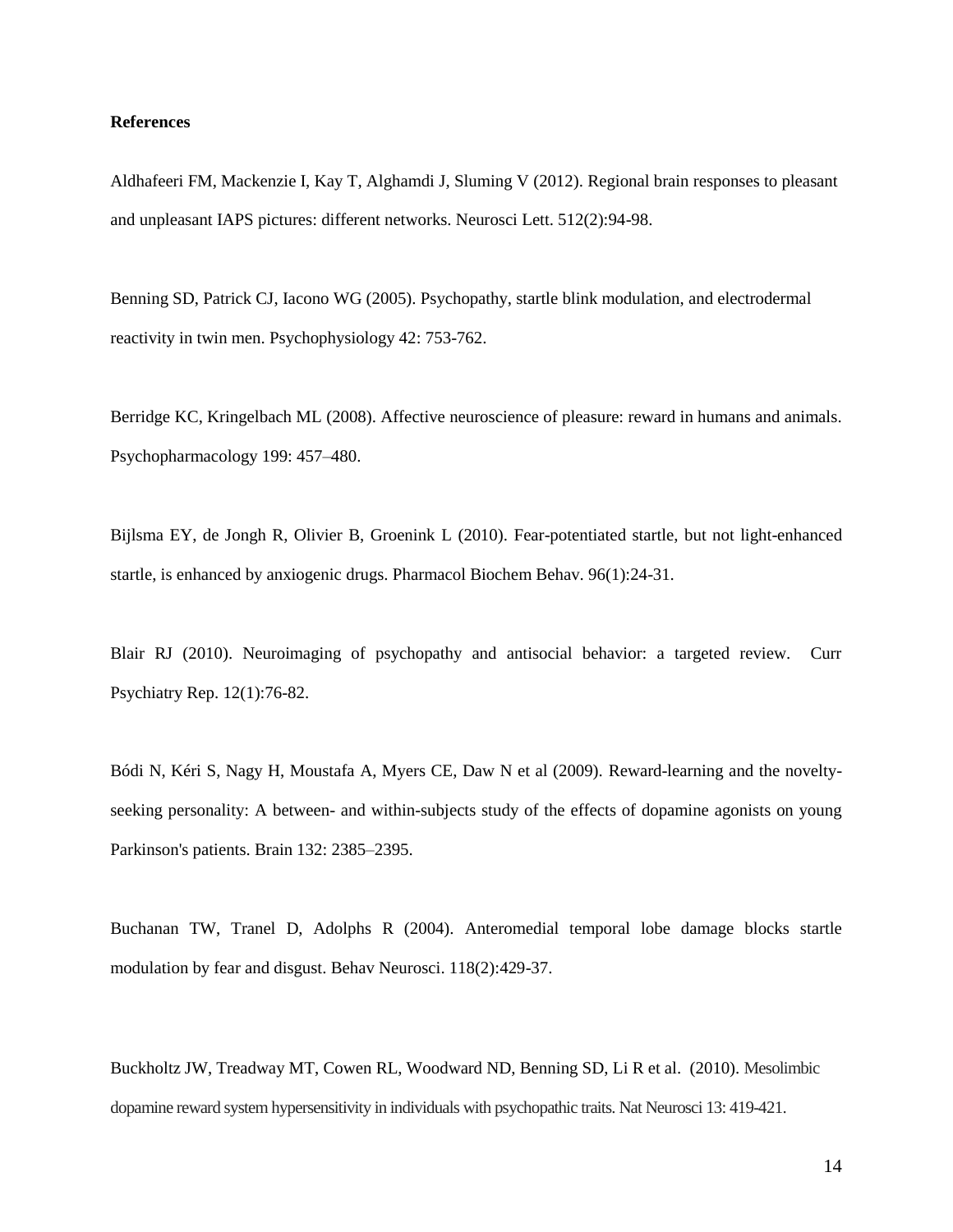Cloninger CR (1988). The Tridimensionalpersonality Questionnaire. Department of Psychiatry and Genetics, Washington University School of Medicine.

Corr PJ (2010). The psychoticism-psychopathy continuum: A model of core neuropsychological deficits. Pers Indiv Diff 48: 695-703

Corr PJ, Wilson GD, Fotiadou M, Kumari V, Gray NS, Checkley S et al. (1995). Personality and affective modulation of the startle reflex. Pers Indiv Diff 19: 543-553.

Corr PJ, Kumari V, Wilson GD, Checkley S, Gray JA (1997). Harm avoidance and affective modulation of the startle reflex: A replication. Pers Indiv Diff 22: 591-593.

Cools R, Altamirano L, D'Esposito M (2006). Reversal learning in Parkinson's disease depends on medication status and outcome valence. Neuropsychologia 44: 1663–1673.

Davis M, Falls M, Campeau S, Kim M (1993). Fear potentiated startle: A neural and pharmacological analysis. Behav Brain Res 58: 175-198.

Delaveau P, Salgado-Pineda P, Micallef-Roll J, Blin O (2007). Amygdala activation modulated by levodopa during emotional recognition processing in healthy volunteers: A double-blind, placebocontrolled study. J Clin Psychopharm 27: 692–697.

Eysenck SBG, Pearson PR, Easting G, Allsopp JF (1985). Age norms for impulsiveness, venturesomeness and empathy in adults. Pers Indiv Diff 6: 613–619.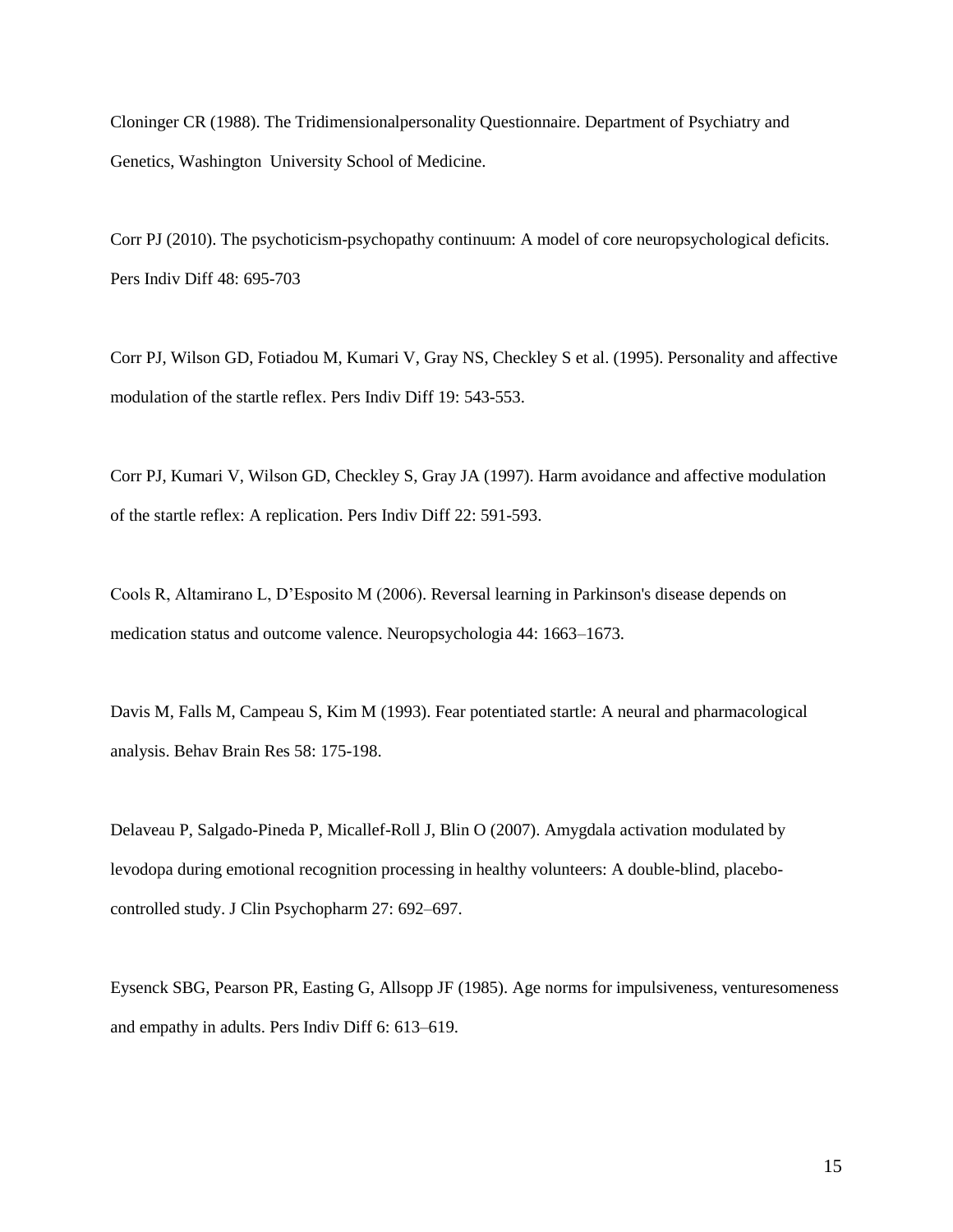Fibiger CM, Phillips AG (1998). Mesocorticolimbic dopamine systems of reward. In P W Kalivas and C B Nemeroff (Eds), The Midbrain Periaqueductal Grey Matter: Functional, Anatomical and Immnunohistochemical Organisation. New York: Plenum.

Frank MJ, Seeberger LC, O'reilly RC (2004). By carrot or by stick: Cognitive reinforcement learning in parkinsonism. Science 306: 1940–1943.

Frank MJ, Samanta J, Moustafa AA, Sherman SJ (2007). Hold your horses: Impulsivity, deep brain stimulation, and medication in parkinsonism. Science 318: 1309–1312.

Fridell M, Hesse M, Jaeger MM, Kuhlhorn E (2008). Antisocial personality disorder as a predictor of criminal behaviour in a longitudinal study of a cohort of abusers of several classes of drugs: Relation to type of substance and type of crime. Addict Behav 33: 799-811.

Funayama ES, Grillon C, Davis M, Phelps EA (2001). A double dissociation in the affective modulation of startle in humans: effects of unilateral temporal lobectomy. J Cogn Neurosci. 13(6): 721-9.

Gao Y, Glenn AL, Schug RA, Yang Y, Raine A (2009). The neurobiology of psychopathy: a neurodevelopmental perspective. Can J Psychiatry 54(12):813-283.

Giakoumaki SG, Bitsios P, Frangou S, Roussos P, Aasen I, Galea A, Kumari V (2010). Low baseline startle and deficient affective startle modulation in remitted bipolar disorder patients and their unaffected siblings. Psychophysiology 47(4):659-668.

Graef S, Biele G, Krugel LK, Marzinzik F, Wahl M, Wotka J et al (2010). Differential influence of levodopa on reward-based learning in Parkinson's disease. Front Hum Neurosci 4: 169.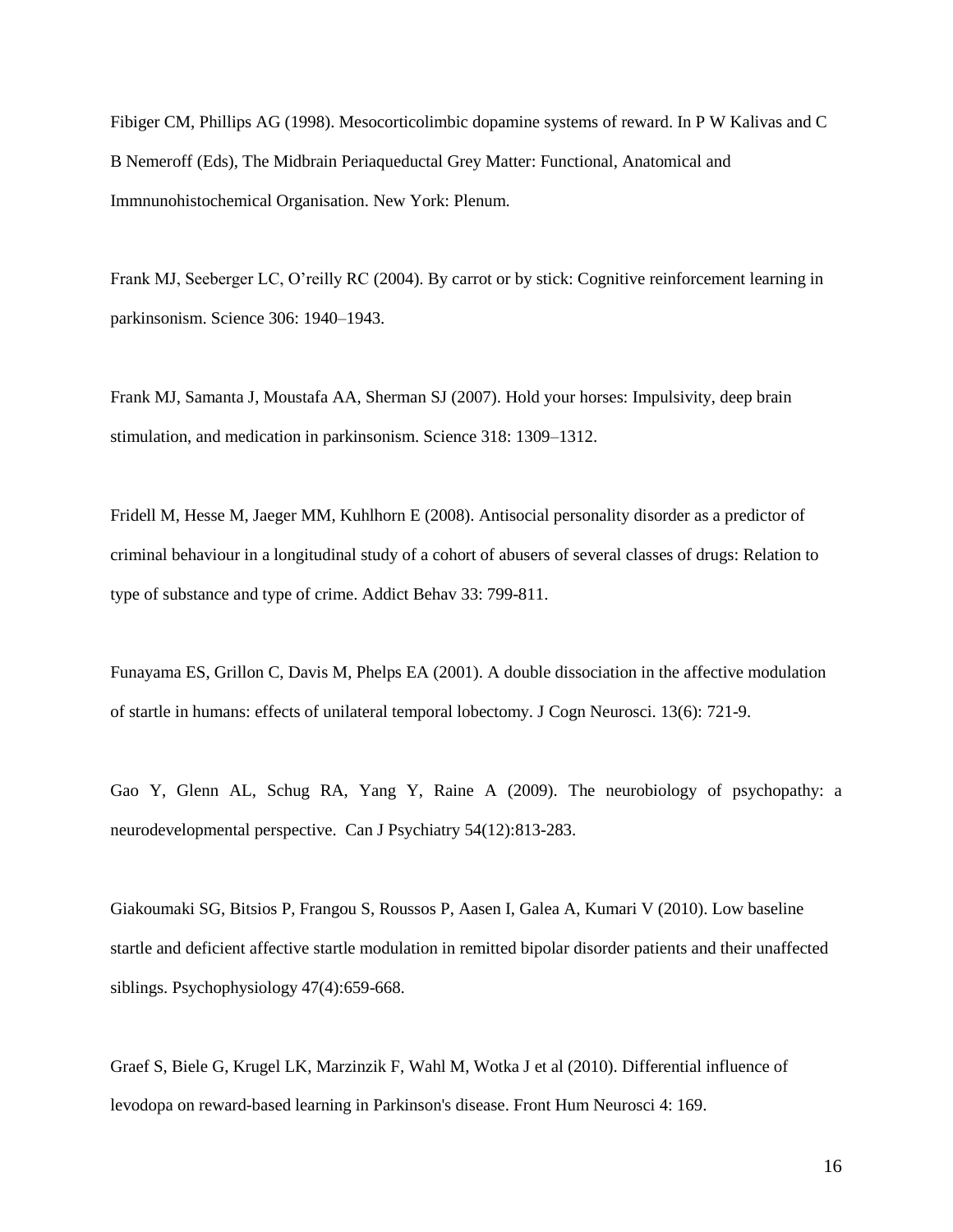Gray JA (1987). The Psychology of Fear and Stress. Cambridge: Cambridge University Press.

Gray J A (1991). Neural systems of motivation, emotion and affect. In J Maden (Ed.), Neurobiology of Learning, Emotion and Affect. New York: Raven Press.

Hariri AR, Mattay VS, Tessitore A, Fera F, Smith WS, Weinberger DR(2002). Dextroamphetamine Modulates the Response of the Human Amygdala. Neuropsychopharmacol 27: 1036-1040.

Herpertz SC, [Werth U,](http://www.ncbi.nlm.nih.gov/pubmed?term=%22Werth%20U%22%5BAuthor%5D) [Lukas G,](http://www.ncbi.nlm.nih.gov/pubmed?term=%22Lukas%20G%22%5BAuthor%5D) [Qunaibi M,](http://www.ncbi.nlm.nih.gov/pubmed?term=%22Qunaibi%20M%22%5BAuthor%5D) [Schuerkens A,](http://www.ncbi.nlm.nih.gov/pubmed?term=%22Schuerkens%20A%22%5BAuthor%5D) [Kunert HJ](http://www.ncbi.nlm.nih.gov/pubmed?term=%22Kunert%20HJ%22%5BAuthor%5D) et al. (2001). Emotion in criminal offenders with psychopathy and borderline personality disorder. Arch Gen Psychiatry 58:737-45.

Hung AS, Tsui TY, Lam JC, Wai MS, Chan WM, Yew DT (2011). Serotonin and its receptors in the human CNS with new findings - a mini review. Curr Med Chem. 18(34):5281-8.

Kaviani H, Gray JA, Checkley SA, Raven PW, Wilson GD, Kumari V (2004). Affective modulation of the startle response in depression: Influence of the severity of depression, anhedonia, and anxiety. J Affect Disord 83; 21-31.

Kobayakawa M, Tsuruya N, Kawamura M (2010). Sensitivity to reward and punishment in Parkinson's disease: an analysis of behavioral patterns using a modified version of the Iowa gambling task. Parkinsonism Relat Disord 16: 453–457.

Koch M (1999). The neurobiology of startle. Prog Neurobiol 59(2):107-128.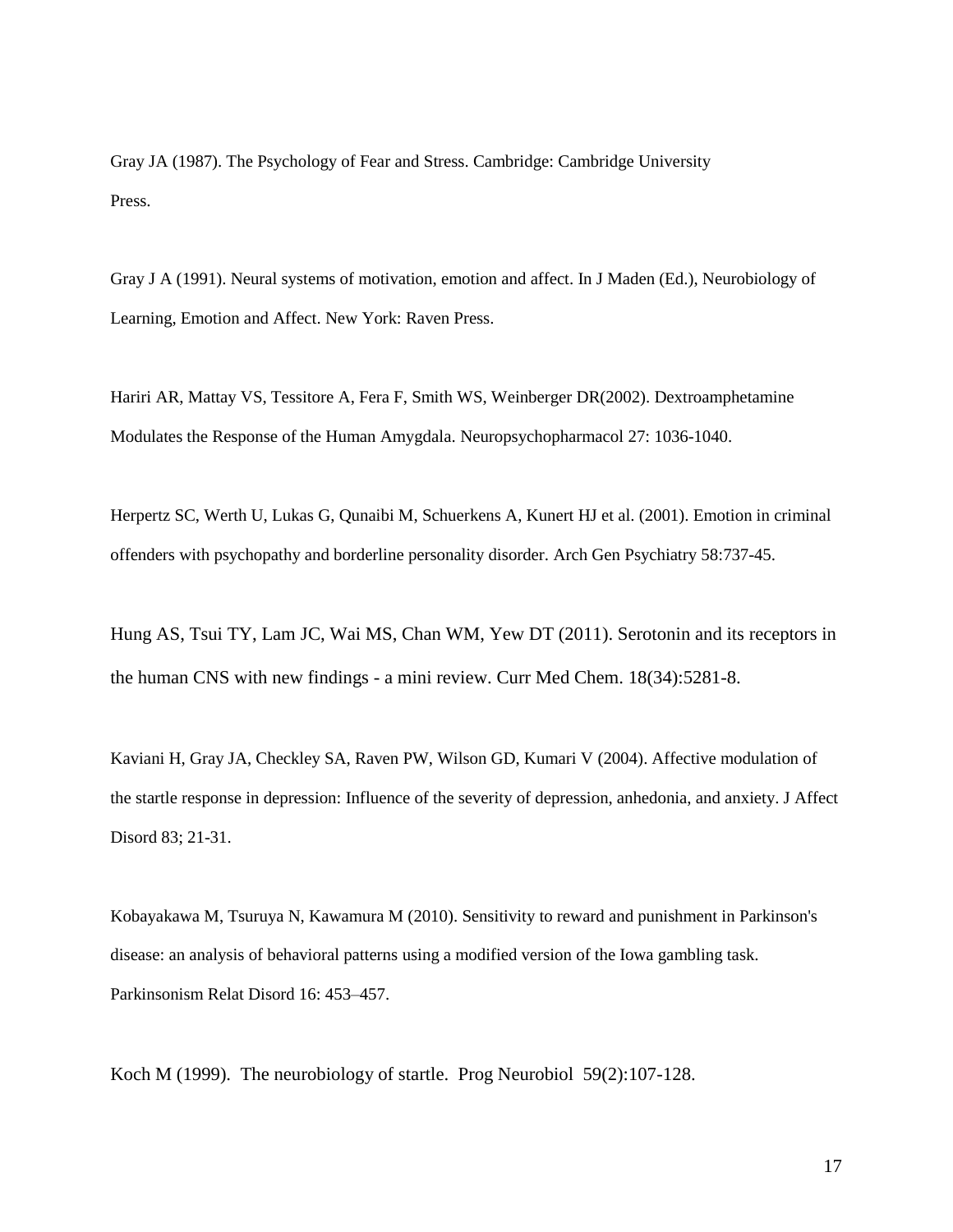Koch M, Schmid A, Schnitzler HU (1996). Pleasure-attenuation of startle is disrupted by lesions of the nucleus accumbens. Neuroreport 7: 1442-1446.

[Kroner S, Rosenkranz JA, Grace AA, Barrionuevo G](http://www.ncbi.nlm.nih.gov/sites/entrez?Db=pubmed&Cmd=ShowDetailView&TermToSearch=15537813&ordinalpos=5&itool=EntrezSystem2.PEntrez.Pubmed.Pubmed_ResultsPanel.Pubmed_RVDocSum) (2005). Dopamine modulates excitability of basolateral amygdala neurons in vitro. J Neurophysiol 93: 1598-610.

Kumari V, Cotter P, Corr PJ, Gray JA, Checkley SA (1996). Effect of clonidine on the human acoustic startle reflex. Psychopharmacology 123(4):353-360.

Kumari V, Kaviani H, Raven PW, Gray JA, Checkley SA (2001). Enhanced startle reactions to acoustic stimuli in patients with obsessive-compulsive disorder. Am J Psychiatry 158; 134-136.

Lang PJ, Bradley MM (2005). International affective picture system (IAPS): Affective ratings of pictures and instruction manual., Technical Report University of Florida, Gainesville FL.

Lang PJ, Bradley MM, Cuthbert BN (1990). Emotion, attention, and the startle reflex. Psychol Rev 97: 377-395.

Lang PJ, Davis M, Ohman A (2000). Fear and anxiety: animal models and human cognitive psychophysiology. J Affect Disord 61: 137-159.

Miller TR, Levy DT, Cohen MA, Cox KLC (2006). Costs of alcohol and drug-involved crime. Prevention Science 7: 333–342.

Missale C, Nash SR, Robinson SW, Jaber M, Caron MG (1998). Dopamine Receptors: From Structure to Function. Physiol Rev 78:189-225.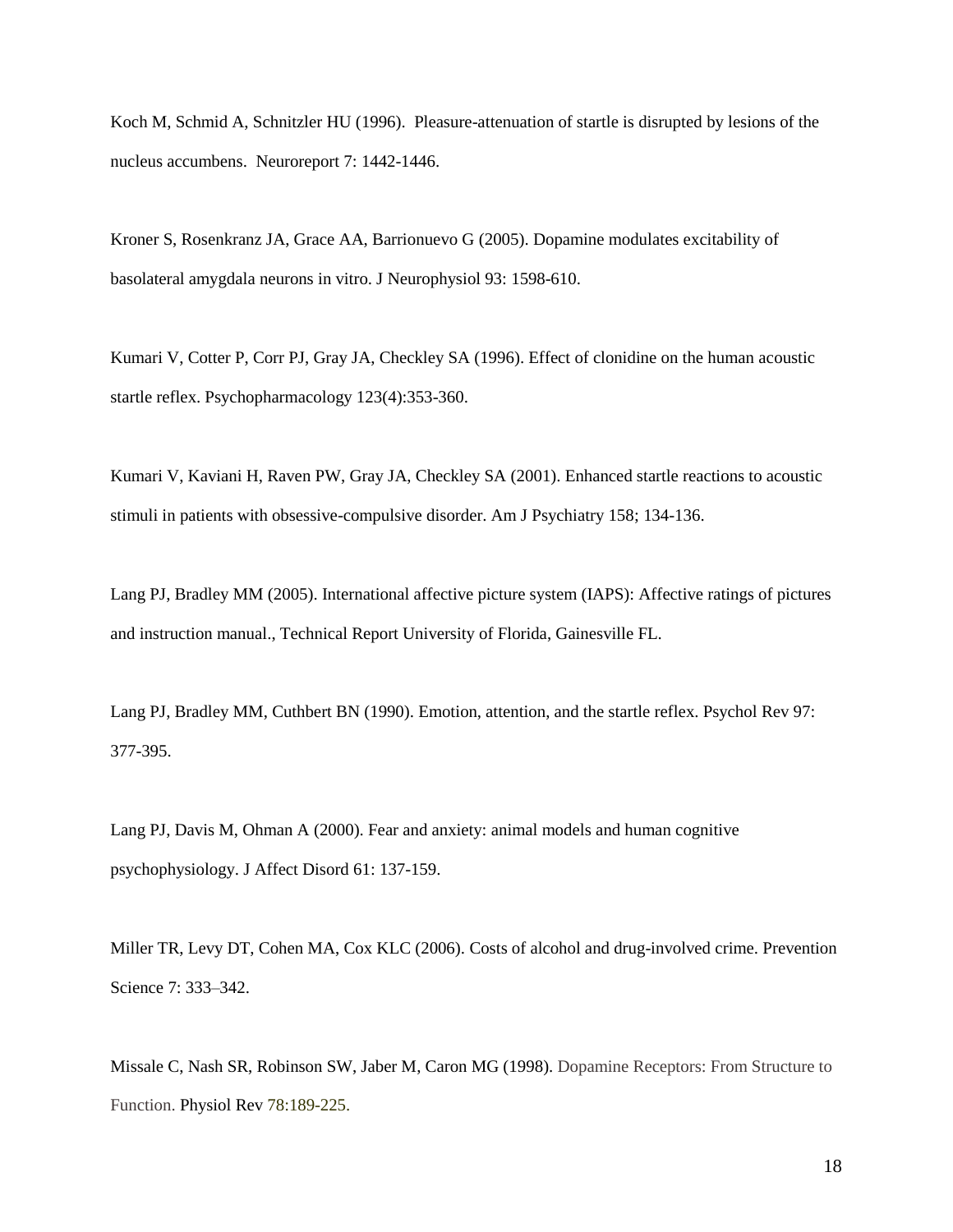Ornstein TJ, Iddon JL, Baldacchino AM, Sahakian BJ, Everitt BJ, Robbins TW (2000). Profiles of cognitive dysfunction in chronic amphetamine and heroin abusers. Neuropharmacol 23: 113-126.

Patin A, Hurlemann R (2011). Modulating amygdala responses to emotion: Evidence from pharmacological fMRI. Neuropsychologia 49: 706–717.

Patrick CJ, Bradley MM, Lang PJ (1993). Emotion in the criminal psychopath: startle reflex modulation. J Abnorm Psychol. 102(1):82-92.

Roussos P, Giakoumaki SG, Bitsios P (2009). Cognitive and emotional processing in high novelty seeking associated with the L-DRD4 genotype. Neuropsychologia. 47(7):1654-1659

Takahashi H, Yahata N, Koeda M, Takano A, Asai K, Suhara T et al (2005). Effects of dopaminergic and serotonergic manipulation on emotional processing: A pharmacological fMRI study. Neuroimage 27: 991–1001.

Vaidyanathan U, Hall JR, Patrick CJ, Bernat EM (2011). Clarifying the role of defensive reactivity deficits in psychopathy and antisocial personality using startle reflex methodology. J Ab Psychol 120: 253–258.

Vrana SR, Spence EL, Lang PJ (1988). The startle probe response: a new measure of emotion? J Ab Psychol 97: 487-491.

West WB, Van Groll BJ, Appel JB (1995). Stimulus effects of d-amphetamine II: DA, NE, and 5-HT mechanisms. Pharmacol Biochem Behav 51(1):69-76.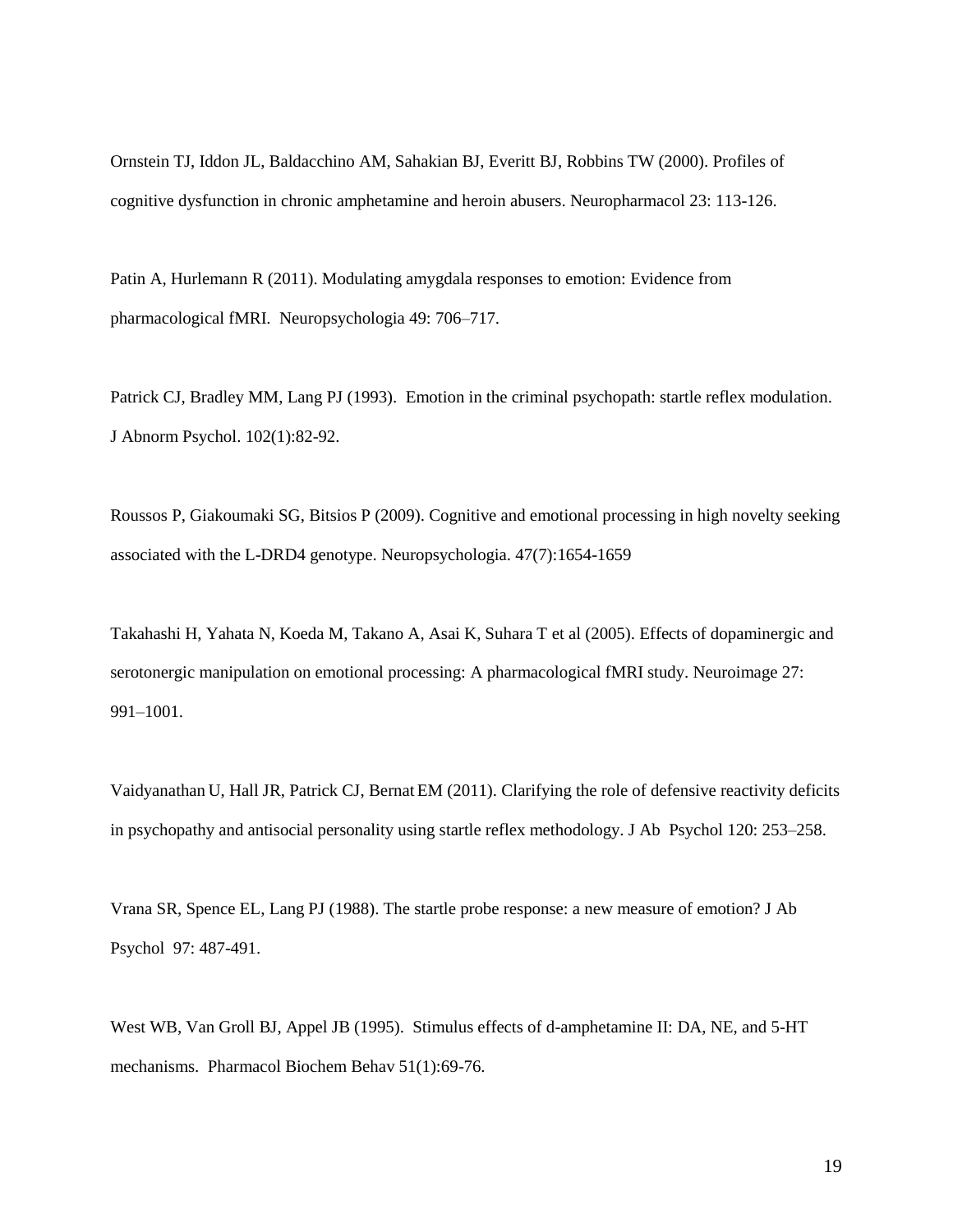Wolpe J, Lang PJ (1969). Fear Survey Schedule, San Diego, CA: Educational and Industrial Testing Service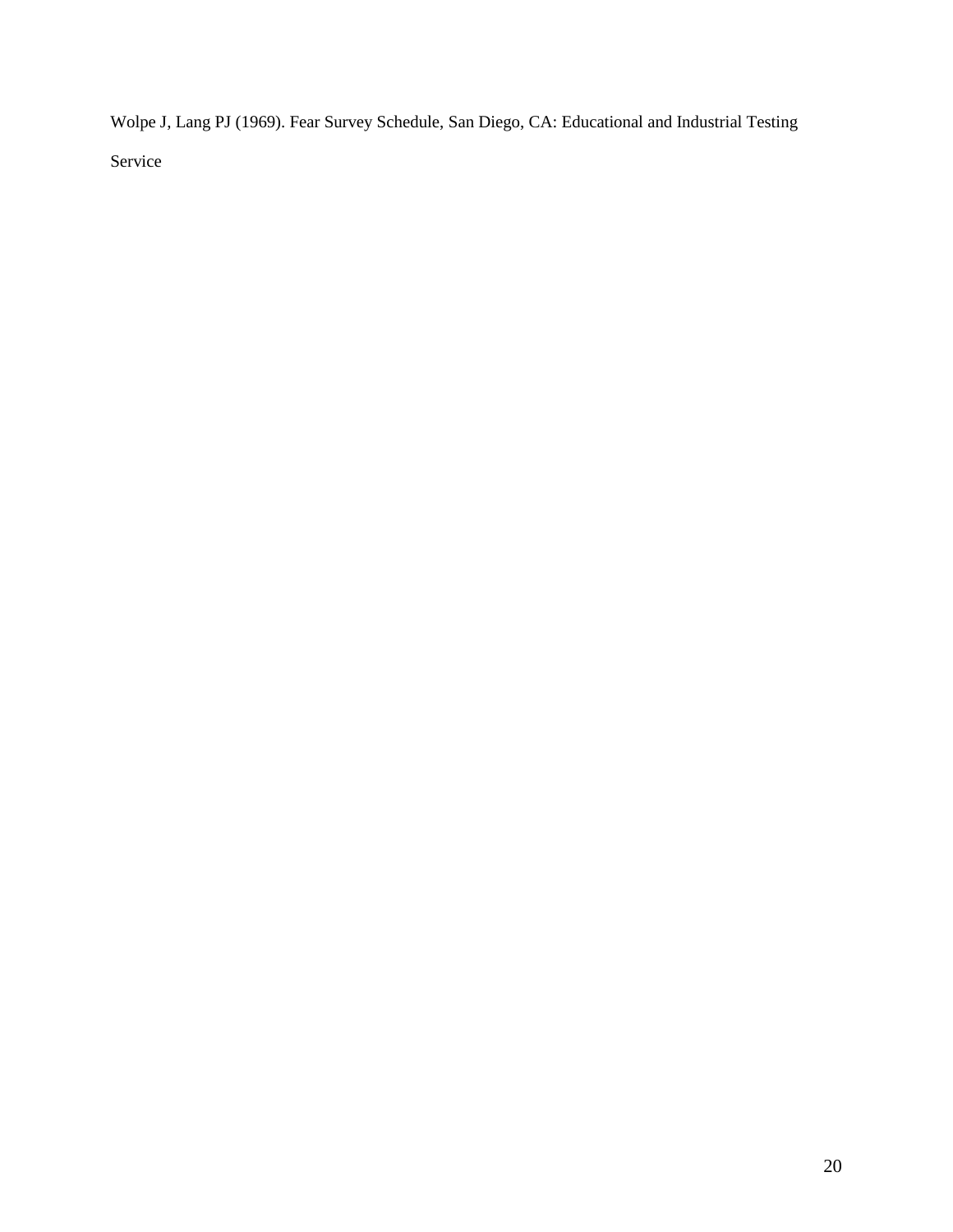Table 1: Participant characteristics.

|                               | Placebo Group<br>10 Men, 8 Women | 5 mg Drug Group<br>8 Men, 10 Women | 10 mg Drug Group<br>9 Men, 7 Women | <b>ANOVA</b><br>$(df=2,49)$ |
|-------------------------------|----------------------------------|------------------------------------|------------------------------------|-----------------------------|
|                               | Mean $(SD)$                      | Mean $(SD)$                        | Mean $(SD)$                        |                             |
| Age $(yrs)$                   | 27.90 (4.80)                     | 29.94 (6.93)                       | 27.69(5.31)                        | $F=0.82, p=0.45$            |
| <b>TPO</b>                    |                                  |                                    |                                    |                             |
| <b>Novelty Seeking</b>        | 18.28 (4.97)                     | 18.67(5.65)                        | 18.25(3.66)                        | $F=0.04, p=0.96$            |
| <b>Reward Dependence</b>      | 18.61 (4.73)                     | 17.17(4.19)                        | 16.69(6.46)                        | $F=0.65, p=0.52$            |
| Harm Avoidance                | 13.11(5.77)                      | 12.17 (5.89)                       | 12.88(6.08)                        | $F=0.20, p=0.82$            |
| $IVE-7$                       |                                  |                                    |                                    |                             |
| Impulsiveness                 | 7.89(5.20)                       | 9.17(3.45)                         | 8.06(3.99)                         | $F=0.47, p=0.63$            |
| Venturesomeness               | 10.00(3.79)                      | 10.94(3.89)                        | 9.19(3.49)                         | $F=0.94, p=0.40$            |
| Empathy                       | 12.83(3.68)                      | 12.06(2.53)                        | 13.12(2.75)                        | $F=0.58, p=0.57$            |
| Fear Survey Schedule<br>Score | 116.56 (27.07)                   | 117.39 (26.23)                     | 120.81 (26.10)                     | $F=0.12, p=0.89$            |